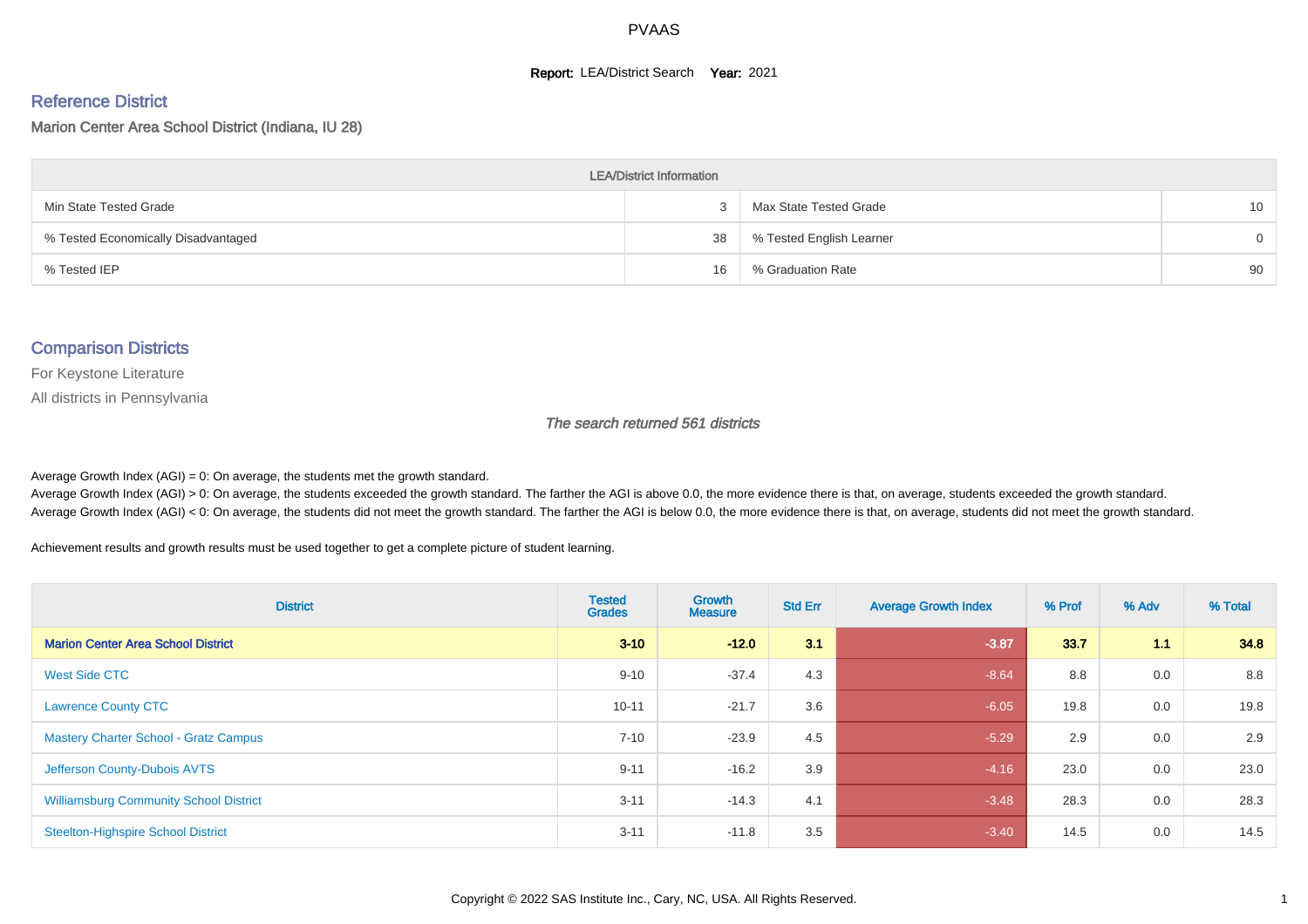| <b>District</b>                                                       | <b>Tested</b><br><b>Grades</b> | <b>Growth</b><br><b>Measure</b> | <b>Std Err</b> | <b>Average Growth Index</b> | % Prof | % Adv   | % Total |
|-----------------------------------------------------------------------|--------------------------------|---------------------------------|----------------|-----------------------------|--------|---------|---------|
| <b>Marion Center Area School District</b>                             | $3 - 10$                       | $-12.0$                         | 3.1            | $-3.87$                     | 33.7   | 1.1     | 34.8    |
| Maritime Academy Charter School                                       | $3 - 10$                       | $-11.4$                         | 3.5            | $-3.29$                     | 15.2   | 0.0     | 15.2    |
| <b>Propel Charter School-Homestead</b>                                | $3 - 11$                       | $-11.7$                         | 4.1            | $-2.84$                     | 15.9   | 0.0     | 15.9    |
| <b>Northern Potter School District</b>                                | $3 - 12$                       | $-13.1$                         | 4.6            | $-2.84$                     | 37.5   | 0.0     | 37.5    |
| <b>Propel Charter School-Montour</b>                                  | $3 - 10$                       | $-10.7$                         | 3.9            | $-2.71$                     | 13.7   | 0.0     | 13.7    |
| South Allegheny School District                                       | $3 - 11$                       | $-8.8$                          | 3.2            | $-2.70$                     | 40.5   | 0.0     | 40.5    |
| <b>Sugar Valley Rural Charter School</b>                              | $3 - 11$                       | $-11.0$                         | 4.5            | $-2.46$                     | 14.9   | 0.0     | 14.9    |
| <b>Innovative Arts Academy Charter School</b>                         | $6 - 11$                       | $-9.1$                          | 3.7            | $-2.44$                     | 9.5    | 0.0     | 9.5     |
| <b>Farrell Area School District</b>                                   | $3 - 11$                       | $-10.4$                         | 4.3            | $-2.41$                     | 19.0   | 0.0     | 19.0    |
| <b>Universal Audenried Charter School</b>                             | $9 - 11$                       | $-5.8$                          | 2.4            | $-2.40$                     | 14.6   | 0.0     | 14.6    |
| La Academia Partnership Charter School                                | $6 - 11$                       | $-11.0$                         | 4.7            | $-2.34$                     | 6.8    | 0.0     | 6.8     |
| Salisbury-Elk Lick School District                                    | $3 - 11$                       | $-13.5$                         | 5.9            | $-2.30$                     | 27.8   | 0.0     | 27.8    |
| <b>Keystone Education Center Charter School</b>                       | $3 - 12$                       | $-12.9$                         | 5.9            | $-2.19$                     | 28.0   | 0.0     | 28.0    |
| <b>Aliquippa School District</b>                                      | $3 - 11$                       | $-9.0$                          | 4.2            | $-2.14$                     | 11.0   | 0.0     | 11.0    |
| <b>Williams Valley School District</b>                                | $3 - 11$                       | $-7.3$                          | 3.4            | $-2.13$                     | 23.2   | 0.0     | 23.2    |
| <b>Moshannon Valley School District</b>                               | $3 - 10$                       | $-7.0$                          | 3.4            | $-2.01$                     | 48.5   | $0.0\,$ | 48.5    |
| The New Academy Charter School                                        | $8 - 11$                       | $-10.4$                         | 5.2            | $-2.00$                     | 0.0    | 0.0     | 0.0     |
| <b>Forest City Regional School District</b>                           | $3 - 12$                       | $-6.0$                          | 3.0            | $-1.96$                     | 44.1   | 0.0     | 44.1    |
| <b>Mount Pleasant Area School District</b>                            | $3 - 11$                       | $-5.0$                          | 2.6            | $-1.93$                     | 52.6   | 0.0     | 52.6    |
| Perseus House Charter School Of Excellence                            | $6 - 11$                       | $-5.2$                          | 3.0            | $-1.72$                     | 16.5   | 0.0     | 16.5    |
| Preparatory Charter School Of Mathematics, Science, Tech, And Careers | $9 - 10$                       | $-4.0$                          | 2.5            | $-1.59$                     | 15.0   | 0.0     | 15.0    |
| <b>Ferndale Area School District</b>                                  | $3 - 10$                       | $-5.8$                          | 4.3            | $-1.33$                     | 40.0   | 0.0     | 40.0    |
| <b>Shade-Central City School District</b>                             | $3 - 11$                       | $-5.9$                          | 4.6            | $-1.28$                     | 27.8   | 0.0     | 27.8    |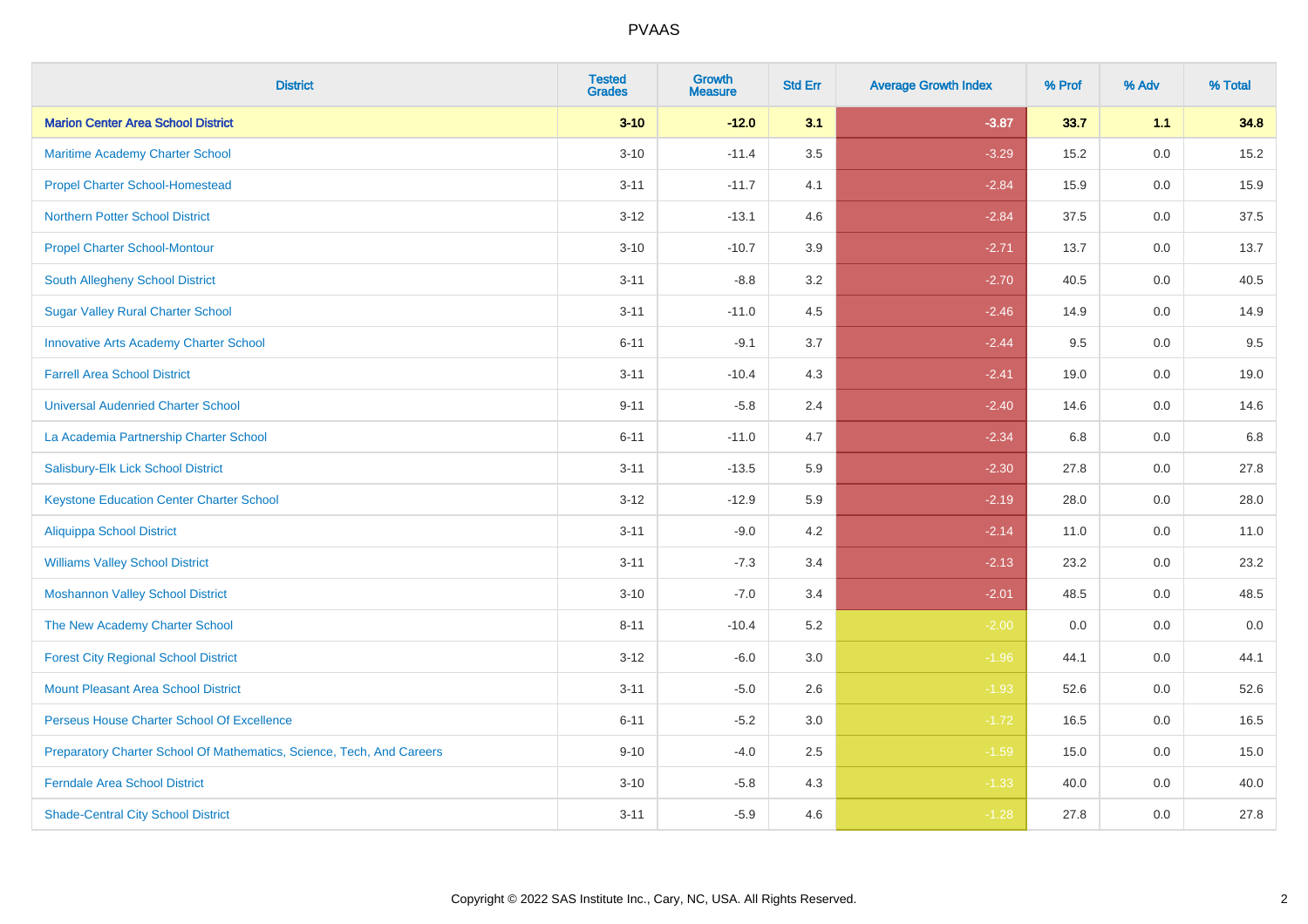| <b>District</b>                                         | <b>Tested</b><br><b>Grades</b> | <b>Growth</b><br><b>Measure</b> | <b>Std Err</b> | <b>Average Growth Index</b> | % Prof | % Adv   | % Total |
|---------------------------------------------------------|--------------------------------|---------------------------------|----------------|-----------------------------|--------|---------|---------|
| <b>Marion Center Area School District</b>               | $3 - 10$                       | $-12.0$                         | 3.1            | $-3.87$                     | 33.7   | 1.1     | 34.8    |
| <b>Greater Johnstown School District</b>                | $3 - 11$                       | $-3.1$                          | 2.6            | $-1.19$                     | 26.1   | 0.0     | 26.1    |
| Imhotep Institute Charter High School                   | $9 - 11$                       | $-5.3$                          | 5.8            | $-0.92$                     | 25.0   | 0.0     | 25.0    |
| Center For Student Learning Charter School At Pennsbury | $6 - 12$                       | $-2.9$                          | 6.1            | $-0.47$                     | 42.9   | 0.0     | 42.9    |
| Hope For Hyndman Charter School                         | $3 - 11$                       | $-2.0$                          | 6.1            | $-0.32$                     | 33.3   | 0.0     | 33.3    |
| Philadelphia Electrical & Tech Charter High School      | $10 - 10$                      | $-0.5$                          | 2.9            | $-0.15$                     | 8.8    | 0.0     | 8.8     |
| <b>Mastery Charter School - Thomas Campus</b>           | $3 - 10$                       | 2.1                             | 6.2            | 0.33                        | 28.6   | 0.0     | 28.6    |
| <b>Mastery Charter High School-Lenfest Campus</b>       | $7 - 11$                       | 2.5                             | 5.7            | 0.43                        | 40.0   | 0.0     | 40.0    |
| <b>Union Area School District</b>                       | $3 - 11$                       | 1.9                             | 4.3            | 0.44                        | 61.5   | 0.0     | 61.5    |
| <b>Commodore Perry School District</b>                  | $3 - 11$                       | 3.2                             | 5.5            | 0.58                        | 58.3   | 0.0     | 58.3    |
| Urban Pathways 6-12 Charter School                      | $6 - 11$                       | 4.8                             | 6.4            | 0.75                        | 28.6   | 0.0     | 28.6    |
| <b>Clairton City School District</b>                    | $3 - 11$                       | 3.5                             | 3.7            | 0.95                        | 13.4   | 0.0     | 13.4    |
| Lehigh Career & Technical Institute                     | $10 - 12$                      | 5.6                             | 5.6            | 0.99                        | 78.3   | 0.0     | 78.3    |
| <b>Mastery Charter School - Pickett Campus</b>          | $6 - 10$                       | 5.6                             | 5.7            | 1.00                        | 27.8   | 0.0     | 27.8    |
| <b>Esperanza Cyber Charter School</b>                   | $3 - 11$                       | 7.1                             | 6.1            | 1.16                        | 9.1    | 0.0     | 9.1     |
| <b>York Academy Regional Charter School</b>             | $3 - 11$                       | 9.0                             | 5.0            | 1.79                        | 55.2   | $0.0\,$ | 55.2    |
| <b>Sto-Rox School District</b>                          | $3 - 10$                       | 6.6                             | 3.7            | 1.80                        | 13.4   | 0.0     | 13.4    |
| <b>Blacklick Valley School District</b>                 | $3 - 11$                       | 8.0                             | 4.3            | 1.85                        | 34.1   | 0.0     | 34.1    |
| <b>Chester Charter Scholars Academy Charter School</b>  | $3 - 12$                       | 8.4                             | 4.1            | 2.03                        | 23.4   | 0.0     | 23.4    |
| Lincoln Leadership Academy Charter School               | $3 - 12$                       | 14.2                            | 6.4            | 2.22                        | 23.5   | 0.0     | 23.5    |
| People For People Charter School                        | $3 - 12$                       | 13.3                            | 5.5            | 2.43                        | 13.5   | 0.0     | 13.5    |
| <b>Belmont Charter School</b>                           | $3 - 10$                       | 16.0                            | 6.5            | 2.45                        | 64.3   | 0.0     | 64.3    |
| Multicultural Academy Charter School                    | $9 - 11$                       | 9.5                             | 3.5            | 2.69                        | 22.0   | 0.0     | 22.0    |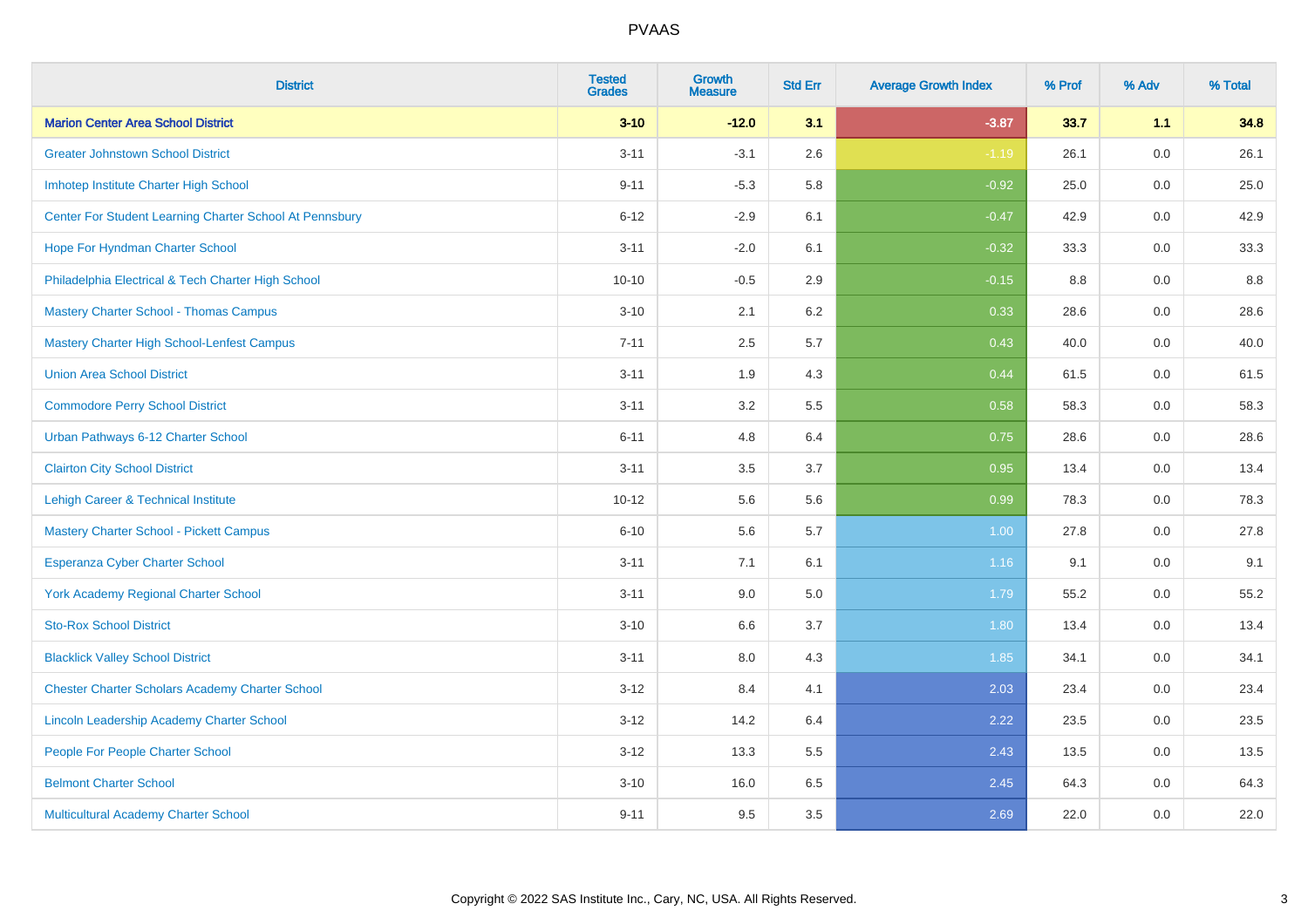| <b>District</b>                                  | <b>Tested</b><br><b>Grades</b> | <b>Growth</b><br><b>Measure</b> | <b>Std Err</b> | <b>Average Growth Index</b> | % Prof | % Adv | % Total |
|--------------------------------------------------|--------------------------------|---------------------------------|----------------|-----------------------------|--------|-------|---------|
| <b>Marion Center Area School District</b>        | $3 - 10$                       | $-12.0$                         | 3.1            | $-3.87$                     | 33.7   | 1.1   | 34.8    |
| <b>York City School District</b>                 | $3 - 12$                       | $-28.9$                         | 2.1            | $-13.59$                    | 6.0    | 0.3   | $6.2\,$ |
| Dr Robert Ketterer Charter School Inc            | $6 - 12$                       | 10.1                            | 5.0            | 2.04                        | 14.9   | 0.4   | 15.3    |
| <b>Harrisburg City School District</b>           | $3 - 11$                       | $-0.4$                          | 2.1            | $-0.19$                     | 15.1   | 0.4   | 15.5    |
| <b>Columbia-Montour AVTS</b>                     | $9 - 10$                       | $-12.5$                         | 3.0            | $-4.16$                     | 22.3   | 0.6   | 22.9    |
| Esperanza Academy Charter School                 | $4 - 11$                       | 4.0                             | 2.5            | 1.61                        | 32.4   | 0.7   | 33.1    |
| Penn Hills School District                       | $3 - 11$                       | $-7.6$                          | 2.6            | $-2.94$                     | 33.1   | 0.7   | 33.8    |
| <b>Chester-Upland School District</b>            | $3 - 11$                       | $-0.3$                          | 2.7            | $-0.09$                     | 13.8   | 0.8   | 14.6    |
| Community Academy Of Philadelphia Charter School | $3 - 11$                       | 5.8                             | 2.7            | 2.12                        | 26.7   | 0.9   | 27.6    |
| <b>Tech Freire Charter School</b>                | $9 - 11$                       | 9.3                             | 2.9            | 3.26                        | 18.0   | 1.1   | 19.1    |
| <b>Marion Center Area School District</b>        | $3 - 10$                       | $-12.0$                         | 3.1            | $-3.87$                     | 33.7   | 1.1   | 34.8    |
| <b>Pottstown School District</b>                 | $3 - 12$                       | $-4.0$                          | 2.4            | $-1.68$                     | 29.8   | 1.2   | 31.0    |
| <b>Carbon Career &amp; Technical Institute</b>   | $9 - 11$                       | $-5.7$                          | 3.6            | $-1.59$                     | 34.5   | 1.2   | 35.7    |
| Northern Tioga School District                   | $3 - 12$                       | $-7.5$                          | 2.8            | $-2.64$                     | 54.0   | 1.2   | 55.2    |
| <b>Bristol Borough School District</b>           | $3 - 12$                       | $-4.3$                          | 3.4            | $-1.27$                     | 39.7   | 1.3   | 41.0    |
| <b>Rochester Area School District</b>            | $3 - 11$                       | $-13.2$                         | 4.6            | $-2.89$                     | 19.5   | 1.3   | 20.8    |
| <b>Everett Area School District</b>              | $3 - 11$                       | 5.0                             | 3.4            | 1.47                        | 60.5   | 1.3   | 61.8    |
| <b>Carmichaels Area School District</b>          | $3 - 10$                       | $-9.3$                          | 3.3            | $-2.81$                     | 35.1   | 1.4   | 36.5    |
| <b>Bethlehem-Center School District</b>          | $3 - 10$                       | 8.1                             | 3.3            | 2.46                        | 35.1   | 1.4   | 36.5    |
| <b>Burgettstown Area School District</b>         | $3 - 11$                       | $-2.1$                          | 3.4            | $-0.62$                     | 50.0   | 1.4   | 51.4    |
| <b>KIPP Dubois Charter School</b>                | $9 - 10$                       | 4.7                             | 3.3            | 1.40                        | 31.0   | 1.4   | 32.4    |
| Lackawanna Trail School District                 | $3 - 10$                       | $-21.7$                         | 3.5            | $-6.20$                     | 38.5   | 1.5   | 40.0    |
| <b>Cornell School District</b>                   | $3 - 11$                       | $-1.6$                          | 5.0            | $-0.32$                     | 33.8   | 1.5   | 35.4    |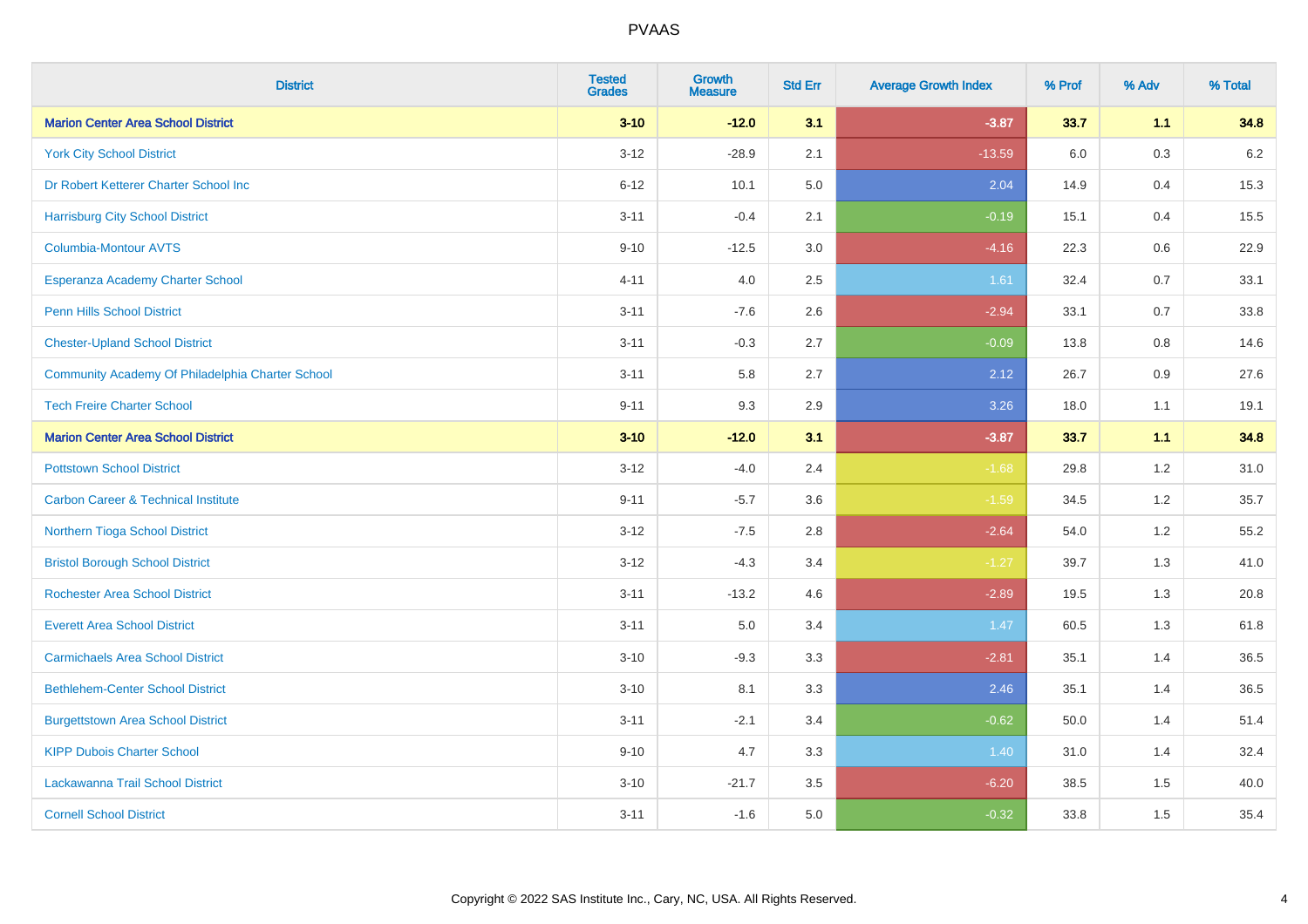| <b>District</b>                                   | <b>Tested</b><br><b>Grades</b> | <b>Growth</b><br><b>Measure</b> | <b>Std Err</b> | <b>Average Growth Index</b> | % Prof | % Adv | % Total |
|---------------------------------------------------|--------------------------------|---------------------------------|----------------|-----------------------------|--------|-------|---------|
| <b>Marion Center Area School District</b>         | $3 - 10$                       | $-12.0$                         | 3.1            | $-3.87$                     | 33.7   | 1.1   | 34.8    |
| <b>Frazier School District</b>                    | $3 - 11$                       | $-17.2$                         | 3.7            | $-4.70$                     | 37.1   | 1.6   | 38.7    |
| Propel Charter School - Braddock Hills            | $3 - 11$                       | $-13.6$                         | 3.6            | $-3.81$                     | 9.7    | 1.6   | 11.3    |
| <b>Mahanoy Area School District</b>               | $3 - 10$                       | $-9.0$                          | 3.6            | $-2.49$                     | 26.2   | 1.6   | 27.9    |
| <b>Tussey Mountain School District</b>            | $3 - 12$                       | 1.5                             | 3.7            | 0.40                        | 38.6   | 1.8   | 40.4    |
| <b>Tacony Academy Charter School</b>              | $3 - 11$                       | $-14.7$                         | 3.0            | $-4.82$                     | 22.4   | 1.8   | 24.1    |
| <b>Smethport Area School District</b>             | $3 - 12$                       | 0.6                             | 3.9            | 0.15                        | 37.0   | 1.8   | 38.9    |
| <b>West Branch Area School District</b>           | $3 - 11$                       | 0.2                             | 3.8            | 0.05                        | 47.2   | 1.9   | 49.1    |
| <b>Columbia Borough School District</b>           | $3 - 12$                       | $-3.1$                          | 3.5            | $-0.89$                     | 29.5   | 1.9   | 31.4    |
| <b>Tamaqua Area School District</b>               | $3 - 12$                       | $-8.2$                          | 2.5            | $-3.24$                     | 44.5   | 1.9   | 46.4    |
| <b>Conrad Weiser Area School District</b>         | $3 - 11$                       | 3.6                             | 2.2            | 1.63                        | 52.1   | 2.1   | 54.2    |
| <b>Mount Carmel Area School District</b>          | $3 - 11$                       | $-0.6$                          | 3.1            | $-0.18$                     | 45.3   | 2.1   | 47.4    |
| <b>Forest Area School District</b>                | $3 - 11$                       | $-4.4$                          | 5.4            | $-0.81$                     | 36.2   | 2.1   | 38.3    |
| <b>Loyalsock Township School District</b>         | $3 - 12$                       | 4.2                             | 2.8            | 1.47                        | 54.3   | 2.1   | 56.4    |
| <b>Executive Education Academy Charter School</b> | $3 - 10$                       | $-6.5$                          | 3.1            | $-2.08$                     | 23.7   | 2.2   | 25.8    |
| <b>Norristown Area School District</b>            | $3 - 12$                       | $-12.8$                         | 1.6            | $-7.98$                     | 23.5   | 2.3   | 25.7    |
| <b>Lancaster School District</b>                  | $3 - 12$                       | $-15.8$                         | 1.5            | $-10.90$                    | 14.6   | 2.3   | 16.9    |
| <b>Laurel School District</b>                     | $3 - 11$                       | 1.8                             | 3.1            | 0.59                        | 70.1   | 2.3   | 72.4    |
| <b>Canton Area School District</b>                | $3 - 11$                       | $-5.5$                          | 3.2            | $-1.75$                     | 40.7   | 2.3   | 43.0    |
| Morrisville Borough School District               | $3 - 11$                       | 4.8                             | 4.3            | 1.10                        | 30.2   | 2.3   | 32.6    |
| <b>Wallenpaupack Area School District</b>         | $3 - 11$                       | $-7.1$                          | 2.3            | $-3.09$                     | 40.8   | 2.4   | 43.1    |
| Schuylkill Haven Area School District             | $3 - 11$                       | $-15.3$                         | 3.1            | $-4.87$                     | 49.7   | 2.4   | 52.1    |
| <b>Washington School District</b>                 | $3 - 11$                       | $-4.9$                          | 2.8            | $-1.76$                     | 30.1   | 2.4   | 32.5    |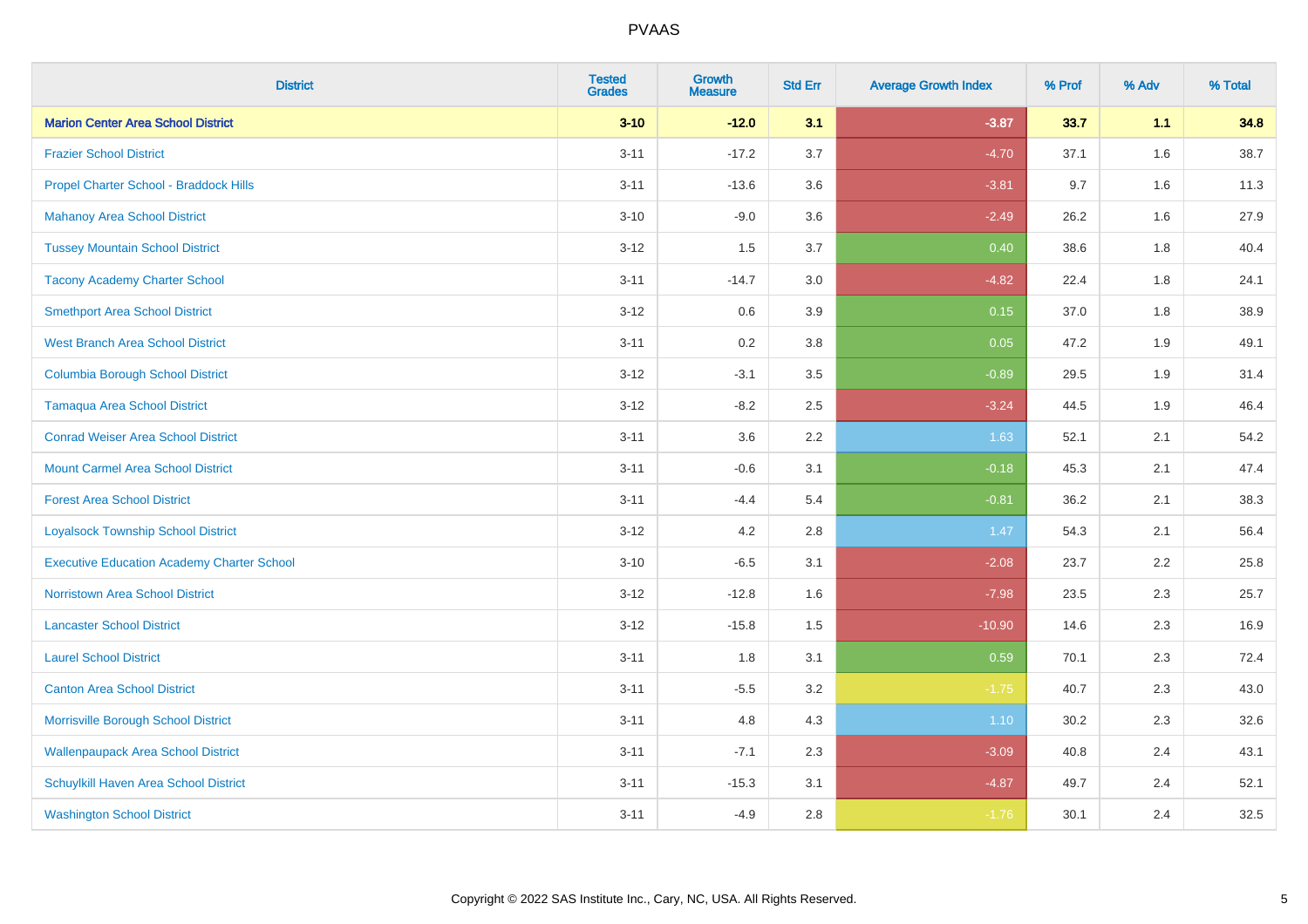| <b>District</b>                            | <b>Tested</b><br><b>Grades</b> | <b>Growth</b><br><b>Measure</b> | <b>Std Err</b> | <b>Average Growth Index</b> | % Prof | % Adv | % Total |
|--------------------------------------------|--------------------------------|---------------------------------|----------------|-----------------------------|--------|-------|---------|
| <b>Marion Center Area School District</b>  | $3 - 10$                       | $-12.0$                         | 3.1            | $-3.87$                     | 33.7   | 1.1   | 34.8    |
| <b>Reading School District</b>             | $3 - 11$                       | 10.1                            | 1.4            | 7.25                        | 24.7   | 2.4   | 27.2    |
| <b>Dauphin County Technical School</b>     | $9 - 11$                       | $-45.5$                         | 2.6            | $-17.72$                    | 14.4   | 2.5   | 16.9    |
| Southern Huntingdon County School District | $3 - 11$                       | $-12.9$                         | 3.2            | $-3.98$                     | 32.5   | 2.5   | 35.0    |
| <b>New Foundations Charter School</b>      | $3 - 11$                       | 5.4                             | 2.2            | 2.41                        | 47.2   | 2.5   | 49.8    |
| <b>Sullivan County School District</b>     | $3 - 10$                       | $-4.0$                          | 4.4            | $-0.90$                     | 66.7   | 2.6   | 69.2    |
| <b>Lebanon School District</b>             | $3 - 11$                       | $-1.6$                          | 1.9            | $-0.80$                     | 24.4   | 2.6   | 27.0    |
| Philipsburg-Osceola Area School District   | $3 - 11$                       | $-24.8$                         | 3.3            | $-7.43$                     | 19.7   | 2.6   | 22.4    |
| <b>Achievement House Charter School</b>    | $7 - 11$                       | $-0.7$                          | 4.0            | $-0.17$                     | 32.5   | 2.6   | 35.1    |
| <b>Muhlenberg School District</b>          | $3 - 10$                       | 4.0                             | 1.9            | 2.10                        | 34.2   | 2.6   | 36.8    |
| <b>Carbondale Area School District</b>     | $3 - 10$                       | 7.4                             | 3.3            | 2.25                        | 56.6   | 2.6   | 59.2    |
| <b>Allentown City School District</b>      | $3 - 12$                       | 5.3                             | 1.4            | 3.88                        | 25.3   | 2.7   | 28.0    |
| <b>Exeter Township School District</b>     | $3 - 11$                       | $-10.4$                         | 1.9            | $-5.44$                     | 50.6   | 2.7   | 53.3    |
| <b>Tulpehocken Area School District</b>    | $3 - 12$                       | $-13.7$                         | 2.8            | $-4.81$                     | 36.7   | 2.8   | 39.4    |
| <b>West Middlesex Area School District</b> | $3 - 10$                       | $-8.4$                          | $3.8\,$        | $-2.21$                     | 34.9   | 2.8   | 37.6    |
| <b>Central Greene School District</b>      | $3 - 11$                       | $-1.6$                          | 2.8            | $-0.55$                     | 54.2   | 2.8   | 57.0    |
| <b>Monessen City School District</b>       | $3 - 10$                       | 8.3                             | 4.5            | 1.85                        | 42.9   | 2.9   | 45.7    |
| Juniata County School District             | $3 - 12$                       | $-4.9$                          | 2.1            | $-2.26$                     | 38.5   | 2.9   | 41.4    |
| Philadelphia Academy Charter School        | $3 - 11$                       | $-8.9$                          | 2.9            | $-3.04$                     | 50.5   | 2.9   | 53.4    |
| <b>Northwestern School District</b>        | $3 - 11$                       | $-24.9$                         | 3.5            | $-7.13$                     | 42.6   | 2.9   | 45.6    |
| <b>Erie City School District</b>           | $3 - 12$                       | $-14.5$                         | 1.6            | $-9.26$                     | 25.4   | 3.0   | 28.4    |
| Northern Lebanon School District           | $3 - 11$                       | 0.4                             | 2.5            | 0.15                        | 28.0   | 3.0   | 31.0    |
| <b>William Penn School District</b>        | $3 - 12$                       | 8.3                             | 2.1            | 3.99                        | 35.6   | 3.0   | 38.7    |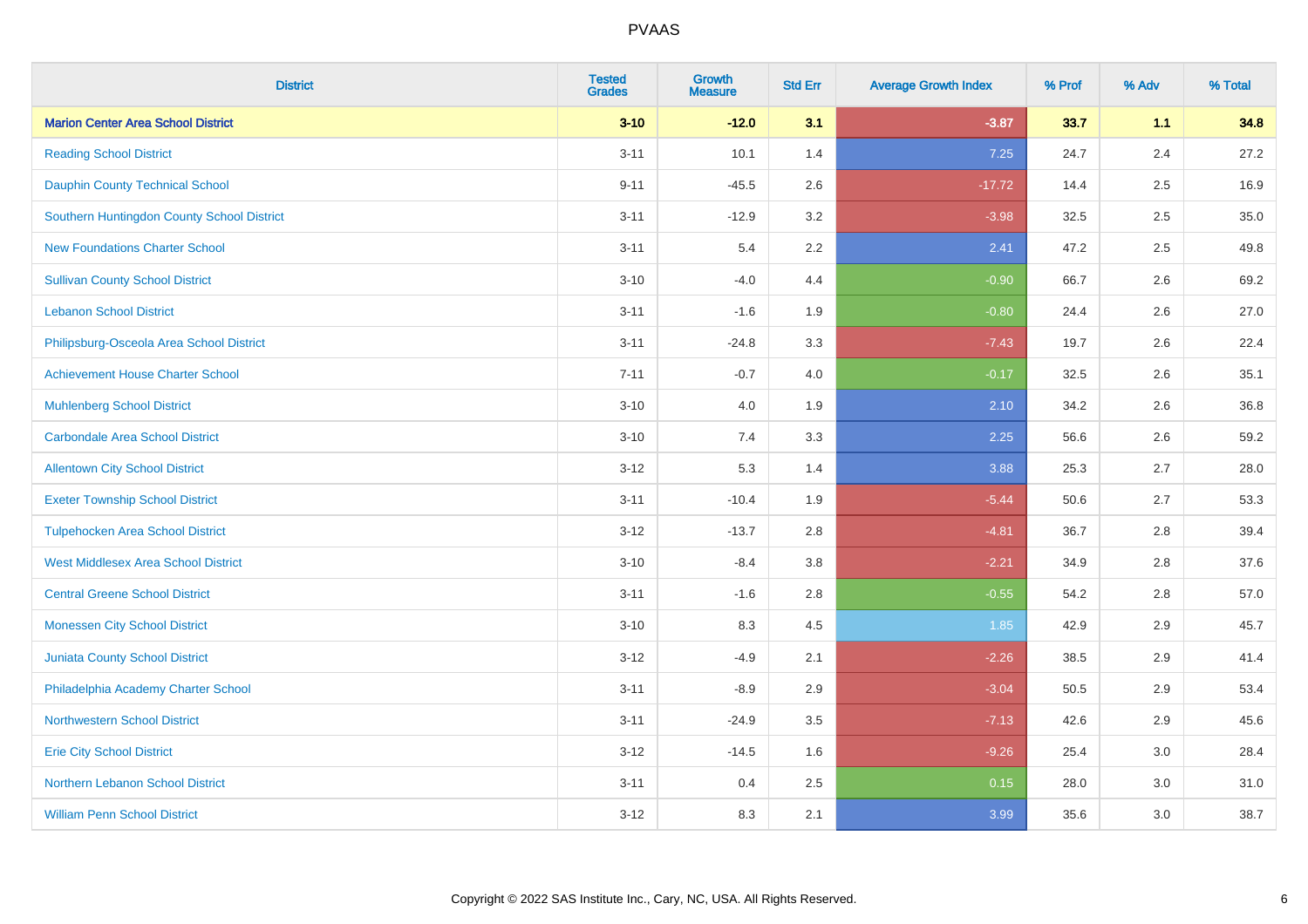| <b>District</b>                                 | <b>Tested</b><br><b>Grades</b> | <b>Growth</b><br><b>Measure</b> | <b>Std Err</b> | <b>Average Growth Index</b> | % Prof | % Adv | % Total |
|-------------------------------------------------|--------------------------------|---------------------------------|----------------|-----------------------------|--------|-------|---------|
| <b>Marion Center Area School District</b>       | $3 - 10$                       | $-12.0$                         | 3.1            | $-3.87$                     | 33.7   | 1.1   | 34.8    |
| <b>Wyoming Valley West School District</b>      | $3 - 11$                       | $-2.2$                          | 2.4            | $-0.91$                     | 49.4   | 3.0   | 52.4    |
| <b>City CHS</b>                                 | $10 - 11$                      | 13.6                            | 2.7            | 5.12                        | 45.8   | 3.0   | 48.8    |
| <b>Blue Ridge School District</b>               | $3 - 11$                       | $-0.5$                          | 3.6            | $-0.12$                     | 44.6   | 3.1   | 47.7    |
| <b>Mcguffey School District</b>                 | $3 - 11$                       | 2.1                             | 2.6            | 0.81                        | 57.7   | 3.1   | 60.8    |
| <b>Penns Manor Area School District</b>         | $3 - 12$                       | $-17.0$                         | 3.7            | $-4.52$                     | 29.7   | 3.1   | 32.8    |
| <b>Clearfield Area School District</b>          | $3 - 10$                       | $-9.4$                          | 2.6            | $-3.56$                     | 43.0   | 3.1   | 46.1    |
| Pennsylvania Distance Learning Charter School   | $3 - 12$                       | 9.3                             | 4.2            | 2.22                        | 42.2   | 3.1   | 45.3    |
| <b>Union City Area School District</b>          | $3 - 12$                       | $-10.2$                         | 3.6            | $-2.87$                     | 42.9   | 3.2   | 46.0    |
| <b>Shamokin Area School District</b>            | $3 - 11$                       | $-7.7$                          | 4.8            | $-1.60$                     | 38.1   | 3.2   | 41.3    |
| <b>Lakeview School District</b>                 | $3 - 11$                       | $-0.9$                          | 3.7            | $-0.24$                     | 60.3   | 3.2   | 63.5    |
| <b>Penn-Delco School District</b>               | $3 - 11$                       | $-6.8$                          | 1.9            | $-3.51$                     | 46.6   | 3.2   | 49.8    |
| <b>Bucks County Technical High School</b>       | $9 - 10$                       | $-12.0$                         | 2.5            | $-4.84$                     | 35.9   | 3.2   | 39.2    |
| <b>Minersville Area School District</b>         | $3 - 11$                       | $-14.4$                         | 3.7            | $-3.90$                     | 39.3   | 3.3   | 42.6    |
| <b>Elk Lake School District</b>                 | $3 - 11$                       | $-4.0$                          | 3.3            | $-1.23$                     | 46.2   | 3.3   | 49.4    |
| Mastery Charter School - Shoemaker Campus       | $7 - 10$                       | 4.1                             | 3.0            | 1.34                        | 20.9   | 3.3   | 24.2    |
| <b>Allegheny-Clarion Valley School District</b> | $3 - 10$                       | 7.8                             | 4.7            | 1.65                        | 53.3   | 3.3   | 56.7    |
| <b>Northeast Bradford School District</b>       | $3 - 10$                       | $-3.1$                          | 4.0            | $-0.78$                     | 33.9   | 3.4   | 37.3    |
| <b>MaST Community Charter School II</b>         | $3 - 10$                       | 4.4                             | 3.2            | 1.37                        | 28.4   | 3.4   | 31.8    |
| <b>Mount Union Area School District</b>         | $3 - 10$                       | $-6.1$                          | 3.1            | $-1.97$                     | 32.2   | 3.4   | 35.6    |
| <b>Juniata Valley School District</b>           | $3 - 11$                       | $-3.9$                          | 3.5            | $-1.10$                     | 44.4   | 3.5   | 47.8    |
| <b>Big Beaver Falls Area School District</b>    | $3 - 11$                       | $-3.9$                          | 3.3            | $-1.18$                     | 34.1   | 3.5   | 37.6    |
| <b>Scranton School District</b>                 | $3 - 12$                       | $-2.9$                          | 2.4            | $-1.22$                     | 45.6   | 3.6   | 49.1    |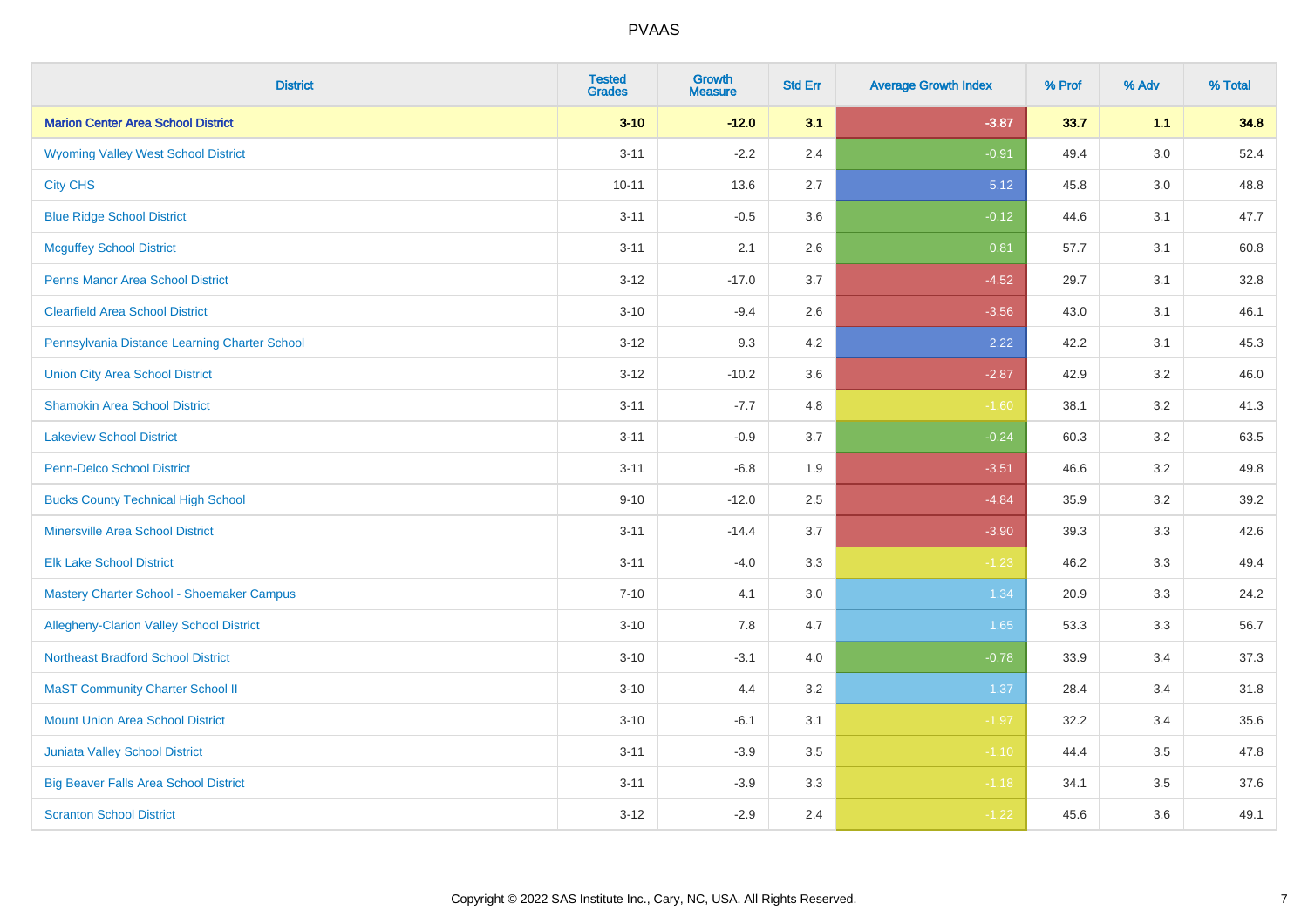| <b>District</b>                                | <b>Tested</b><br><b>Grades</b> | <b>Growth</b><br><b>Measure</b> | <b>Std Err</b> | <b>Average Growth Index</b> | % Prof | % Adv   | % Total |
|------------------------------------------------|--------------------------------|---------------------------------|----------------|-----------------------------|--------|---------|---------|
| <b>Marion Center Area School District</b>      | $3 - 10$                       | $-12.0$                         | 3.1            | $-3.87$                     | 33.7   | 1.1     | 34.8    |
| <b>Springfield Township School District</b>    | $3 - 11$                       | $-18.9$                         | 3.2            | $-5.88$                     | 62.6   | $3.6\,$ | 66.3    |
| <b>Woodland Hills School District</b>          | $3 - 12$                       | 3.2                             | 2.6            | 1.22                        | 31.4   | 3.6     | 35.0    |
| <b>Bristol Township School District</b>        | $3 - 11$                       | $-13.9$                         | 2.0            | $-7.05$                     | 31.0   | 3.7     | 34.7    |
| <b>Lakeland School District</b>                | $3 - 11$                       | 1.1                             | 2.8            | 0.38                        | 48.6   | 3.7     | 52.3    |
| <b>Highlands School District</b>               | $3 - 11$                       | $-7.4$                          | 2.7            | $-2.76$                     | 44.4   | 3.7     | 48.2    |
| New Kensington-Arnold School District          | $3 - 11$                       | $-0.4$                          | 3.8            | $-0.10$                     | 40.7   | 3.7     | 44.4    |
| <b>Muncy School District</b>                   | $3 - 11$                       | $-8.1$                          | 3.7            | $-2.21$                     | 42.0   | 3.8     | 45.8    |
| <b>Fairfield Area School District</b>          | $3 - 11$                       | $-5.6$                          | 3.4            | $-1.66$                     | 57.9   | 4.0     | 61.8    |
| Mifflinburg Area School District               | $3 - 11$                       | $-15.8$                         | 2.5            | $-6.30$                     | 42.4   | 4.0     | 46.4    |
| <b>Easton Area School District</b>             | $3 - 12$                       | $-4.1$                          | 1.4            | $-2.91$                     | 39.9   | 4.0     | 43.9    |
| <b>Upper Moreland Township School District</b> | $3 - 11$                       | $-5.0$                          | 2.2            | $-2.31$                     | 57.9   | 4.0     | 61.9    |
| <b>Yough School District</b>                   | $3 - 10$                       | $-6.6$                          | 2.7            | $-2.43$                     | 50.8   | 4.0     | 54.8    |
| Southern Columbia Area School District         | $3 - 11$                       | $-14.6$                         | 3.0            | $-4.92$                     | 55.0   | 4.0     | 59.0    |
| <b>Hopewell Area School District</b>           | $3 - 11$                       | 2.6                             | 2.7            | 0.97                        | 58.4   | 4.0     | 62.4    |
| <b>Elizabeth Forward School District</b>       | $3 - 11$                       | $-8.4$                          | 2.4            | $-3.41$                     | 51.7   | 4.0     | 55.7    |
| <b>Curwensville Area School District</b>       | $3 - 11$                       | $-27.9$                         | 4.1            | $-6.72$                     | 42.5   | 4.1     | 46.6    |
| <b>Freedom Area School District</b>            | $3 - 11$                       | $-7.1$                          | 3.0            | $-2.37$                     | 43.8   | 4.2     | 47.9    |
| Jefferson-Morgan School District               | $3 - 10$                       | $-9.9$                          | 4.2            | $-2.35$                     | 43.8   | 4.2     | 47.9    |
| <b>Stroudsburg Area School District</b>        | $3 - 11$                       | 5.5                             | 1.9            | 2.88                        | 48.1   | 4.2     | 52.3    |
| <b>Coatesville Area School District</b>        | $3 - 11$                       | $-4.4$                          | 1.7            | $-2.62$                     | 36.3   | 4.2     | 40.5    |
| <b>East Lycoming School District</b>           | $3 - 11$                       | $-6.0$                          | 2.7            | $-2.24$                     | 48.3   | 4.2     | 52.5    |
| <b>New Castle Area School District</b>         | $3 - 12$                       | $-6.4$                          | 2.4            | $-2.66$                     | 32.5   | 4.3     | 36.8    |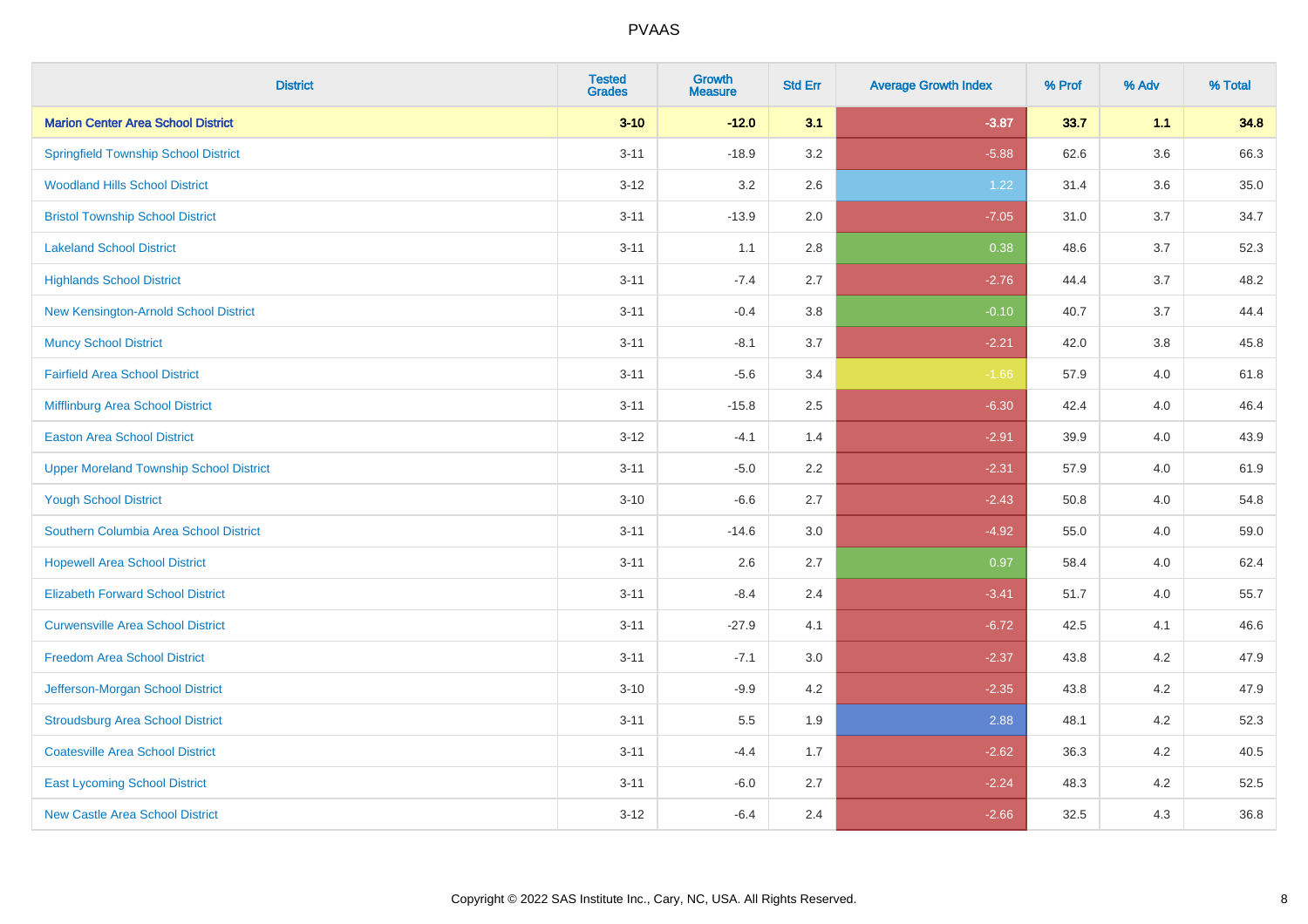| <b>District</b>                           | <b>Tested</b><br><b>Grades</b> | <b>Growth</b><br><b>Measure</b> | <b>Std Err</b> | <b>Average Growth Index</b> | % Prof | % Adv   | % Total |
|-------------------------------------------|--------------------------------|---------------------------------|----------------|-----------------------------|--------|---------|---------|
| <b>Marion Center Area School District</b> | $3 - 10$                       | $-12.0$                         | 3.1            | $-3.87$                     | 33.7   | 1.1     | 34.8    |
| <b>Panther Valley School District</b>     | $3 - 12$                       | $-0.6$                          | 3.3            | $-0.19$                     | 47.9   | $4.3$   | 52.1    |
| <b>Tri-Valley School District</b>         | $3 - 10$                       | $-6.4$                          | 4.1            | $-1.57$                     | 37.0   | 4.4     | 41.3    |
| <b>Galeton Area School District</b>       | $3 - 11$                       | 2.2                             | 5.3            | 0.42                        | 41.3   | 4.4     | 45.6    |
| <b>West York Area School District</b>     | $3 - 12$                       | 3.2                             | 2.3            | 1.38                        | 53.8   | 4.4     | 58.2    |
| <b>Franklin Area School District</b>      | $3 - 11$                       | 6.6                             | 2.8            | 2.34                        | 48.2   | 4.5     | 52.7    |
| <b>Chartiers-Houston School District</b>  | $3 - 10$                       | $-8.6$                          | 3.5            | $-2.41$                     | 59.7   | 4.5     | 64.2    |
| South Williamsport Area School District   | $3 - 10$                       | $-5.7$                          | 2.5            | $-2.30$                     | 45.5   | 4.5     | 50.0    |
| <b>Mckeesport Area School District</b>    | $3 - 12$                       | 9.0                             | 2.4            | 3.72                        | 31.0   | 4.5     | 35.5    |
| <b>Solanco School District</b>            | $3 - 11$                       | $-11.0$                         | 2.0            | $-5.55$                     | 41.6   | $4.5\,$ | 46.1    |
| <b>Reach Cyber Charter School</b>         | $3 - 11$                       | 8.1                             | 4.7            | 1.72                        | 42.4   | 4.6     | 47.0    |
| <b>Avonworth School District</b>          | $3 - 10$                       | $-12.6$                         | 3.1            | $-4.01$                     | 59.8   | 4.6     | 64.4    |
| Johnsonburg Area School District          | $3 - 11$                       | $-14.1$                         | 3.9            | $-3.62$                     | 54.0   | 4.6     | 58.6    |
| <b>Keystone Central School District</b>   | $3 - 11$                       | $-5.1$                          | 2.0            | $-2.46$                     | 44.7   | 4.6     | 49.4    |
| <b>Bangor Area School District</b>        | $3-12$                         | $-0.9$                          | 2.0            | $-0.43$                     | 44.3   | 4.7     | 49.0    |
| <b>Titusville Area School District</b>    | $3 - 11$                       | $-13.2$                         | 2.6            | $-4.99$                     | 43.2   | 4.8     | 48.0    |
| Insight PA Cyber Charter School           | $3 - 11$                       | 0.7                             | 5.7            | 0.12                        | 50.0   | 4.8     | 54.8    |
| <b>Interboro School District</b>          | $3 - 12$                       | $-7.3$                          | 2.1            | $-3.43$                     | 46.6   | 4.8     | 51.4    |
| <b>Upper Dauphin Area School District</b> | $3 - 11$                       | $-6.3$                          | 3.2            | $-1.98$                     | 37.4   | 4.8     | 42.2    |
| <b>Greensburg Salem School District</b>   | $3 - 11$                       | $-4.4$                          | 2.4            | $-1.88$                     | 47.6   | 4.9     | 52.4    |
| <b>General Mclane School District</b>     | $3 - 11$                       | 3.1                             | 2.9            | 1.07                        | 62.3   | 4.9     | 67.2    |
| <b>Redbank Valley School District</b>     | $3 - 11$                       | $-9.5$                          | 3.4            | $-2.77$                     | 31.5   | 4.9     | 36.4    |
| <b>Palmerton Area School District</b>     | $3 - 11$                       | $-1.2$                          | 3.0            | $-0.39$                     | 57.4   | 5.0     | 62.4    |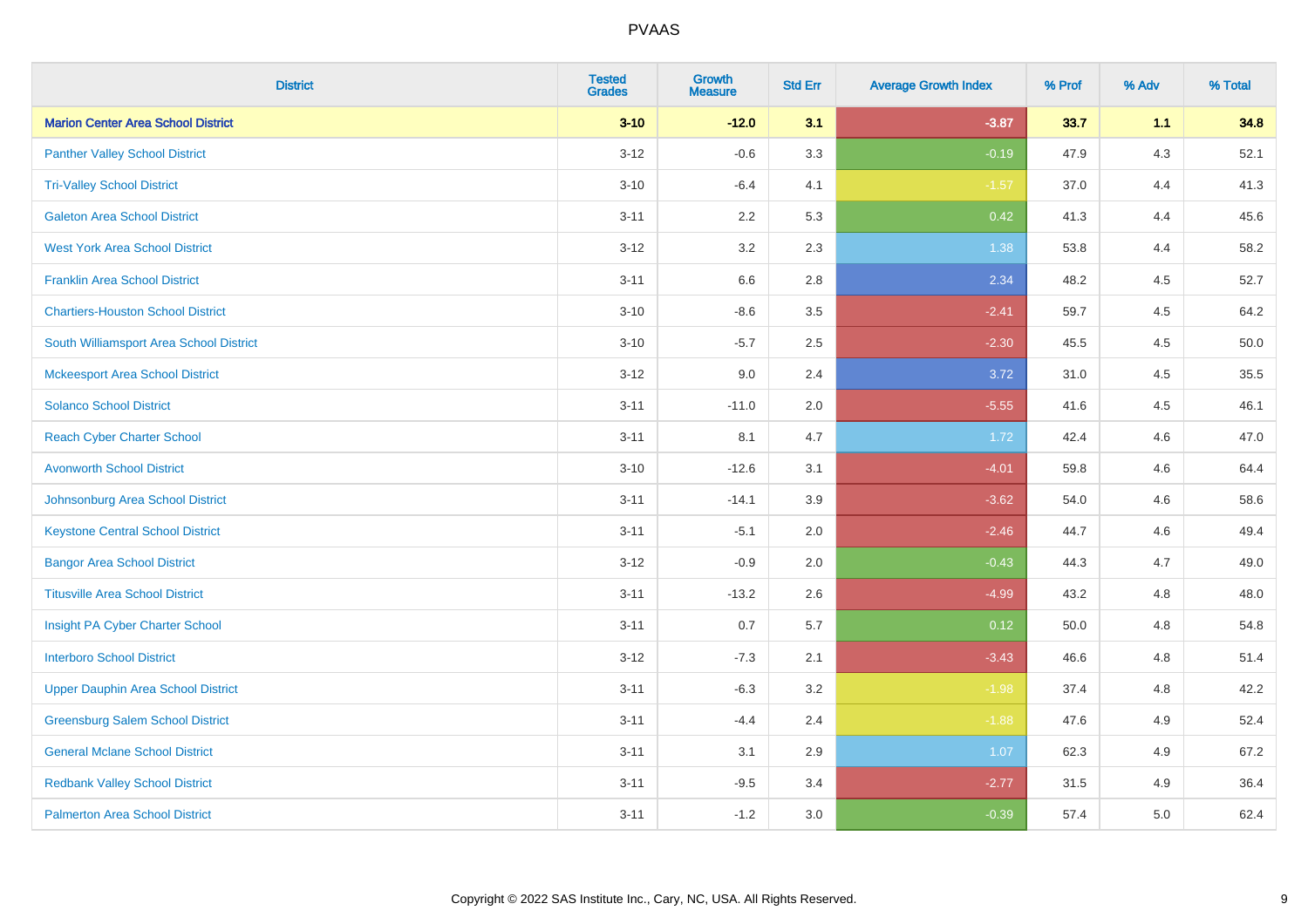| <b>District</b>                               | <b>Tested</b><br><b>Grades</b> | <b>Growth</b><br><b>Measure</b> | <b>Std Err</b> | <b>Average Growth Index</b> | % Prof | % Adv   | % Total  |
|-----------------------------------------------|--------------------------------|---------------------------------|----------------|-----------------------------|--------|---------|----------|
| <b>Marion Center Area School District</b>     | $3 - 10$                       | $-12.0$                         | 3.1            | $-3.87$                     | 33.7   | 1.1     | 34.8     |
| Pennsylvania Cyber Charter School             | $3 - 11$                       | 11.6                            | $1.5$          | 7.54                        | 46.3   | $5.0\,$ | 51.3     |
| Pocono Mountain School District               | $3 - 12$                       | 6.8                             | 1.5            | 4.62                        | 45.8   | 5.0     | $50.7\,$ |
| <b>Roberto Clemente Charter School</b>        | $3 - 12$                       | 2.2                             | 4.9            | 0.45                        | 27.5   | 5.0     | 32.5     |
| <b>Shenandoah Valley School District</b>      | $3 - 11$                       | 9.7                             | 3.9            | 2.49                        | 28.3   | 5.0     | 33.3     |
| Lehigh Valley Academy Regional Charter School | $3 - 11$                       | 0.7                             | 2.3            | 0.32                        | 46.3   | 5.0     | 51.4     |
| North Schuylkill School District              | $3 - 11$                       | $-1.0$                          | 2.4            | $-0.42$                     | 41.8   | 5.1     | 46.8     |
| <b>Turkeyfoot Valley Area School District</b> | $3 - 12$                       | $-4.3$                          | 5.6            | $-0.76$                     | 22.0   | 5.1     | 27.1     |
| <b>Wilmington Area School District</b>        | $3 - 11$                       | 7.5                             | 3.0            | 2.48                        | 55.1   | 5.1     | 60.2     |
| Northern Cambria School District              | $3 - 11$                       | 10.0                            | 3.3            | 3.04                        | 47.4   | 5.1     | 52.6     |
| <b>Fort Cherry School District</b>            | $3 - 10$                       | $-5.9$                          | 3.8            | $-1.56$                     | 55.2   | 5.2     | 60.3     |
| <b>Sharon City School District</b>            | $3 - 11$                       | 4.9                             | 2.6            | 1.87                        | 48.2   | 5.3     | 53.4     |
| Middletown Area School District               | $3 - 11$                       | $-5.3$                          | 2.6            | $-2.05$                     | 46.4   | 5.3     | 51.7     |
| <b>Warren County School District</b>          | $3 - 11$                       | $-0.1$                          | 1.8            | $-0.06$                     | 37.2   | 5.3     | 42.6     |
| <b>Glendale School District</b>               | $3 - 10$                       | $-0.9$                          | 3.7            | $-0.24$                     | 50.0   | 5.4     | 55.4     |
| <b>Wilkes-Barre Area School District</b>      | $3 - 11$                       | 0.1                             | 3.2            | 0.02                        | 35.5   | 5.4     | 40.9     |
| <b>Purchase Line School District</b>          | $3 - 12$                       | 1.7                             | 3.5            | 0.47                        | 43.1   | 5.4     | 48.5     |
| <b>Benton Area School District</b>            | $3 - 10$                       | $-9.7$                          | 4.5            | $-2.18$                     | 43.2   | 5.4     | 48.6     |
| Millville Area School District                | $3 - 12$                       | $-0.9$                          | 4.7            | $-0.18$                     | 51.4   | 5.4     | 56.8     |
| <b>Pottsville Area School District</b>        | $3 - 12$                       | 4.4                             | 2.3            | 1.94                        | 44.8   | 5.4     | 50.2     |
| <b>Montrose Area School District</b>          | $3 - 10$                       | $-5.5$                          | 3.0            | $-1.82$                     | 46.7   | 5.4     | 52.2     |
| <b>Antietam School District</b>               | $3 - 10$                       | $-4.3$                          | 3.8            | $-1.13$                     | 36.4   | 5.4     | 41.8     |
| <b>Berwick Area School District</b>           | $3 - 11$                       | $-9.3$                          | 2.6            | $-3.59$                     | 42.1   | 5.5     | 47.6     |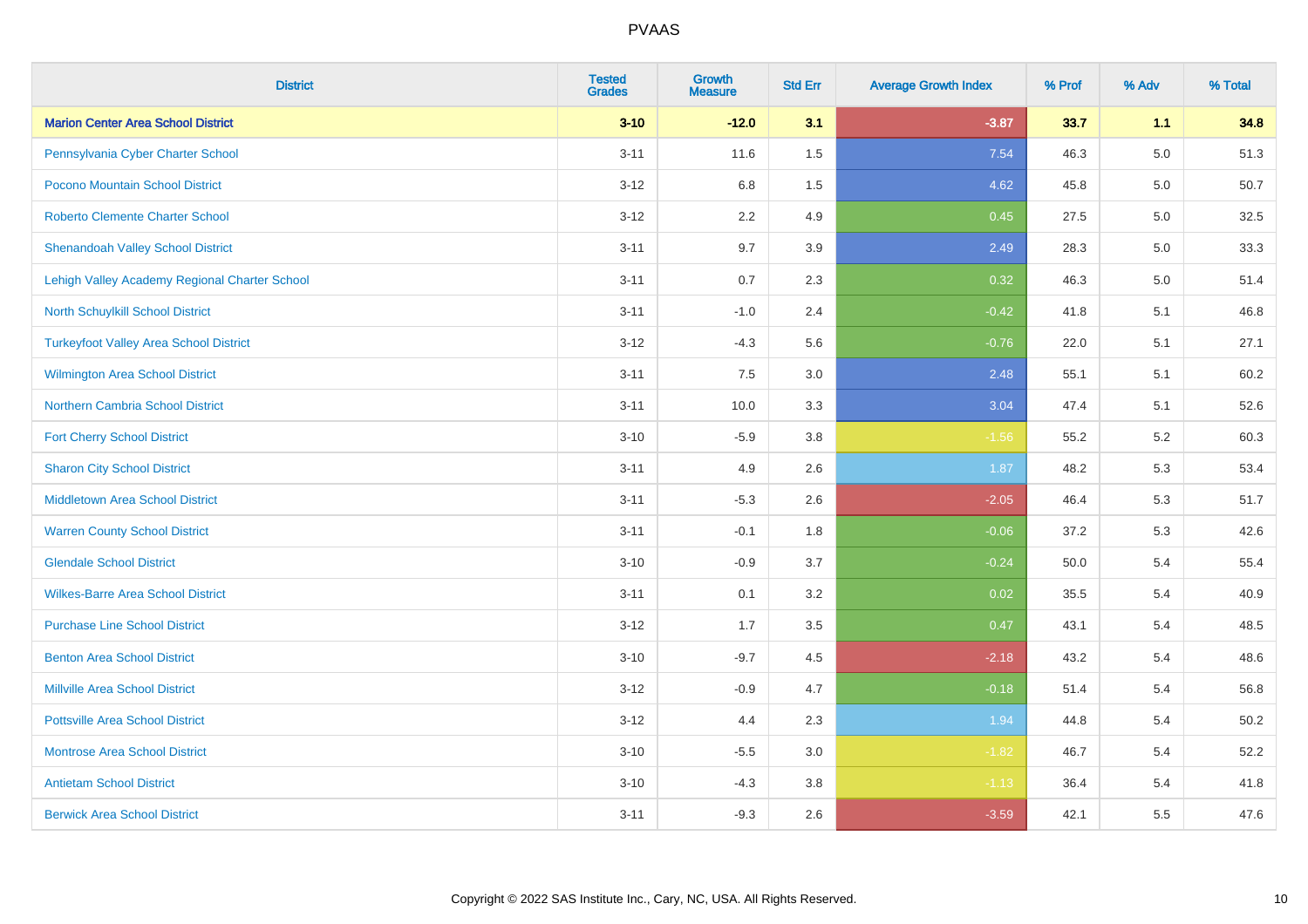| <b>District</b>                                | <b>Tested</b><br><b>Grades</b> | <b>Growth</b><br><b>Measure</b> | <b>Std Err</b> | <b>Average Growth Index</b> | % Prof | % Adv | % Total |
|------------------------------------------------|--------------------------------|---------------------------------|----------------|-----------------------------|--------|-------|---------|
| <b>Marion Center Area School District</b>      | $3 - 10$                       | $-12.0$                         | 3.1            | $-3.87$                     | 33.7   | 1.1   | 34.8    |
| <b>Pleasant Valley School District</b>         | $3 - 11$                       | 3.1                             | 2.0            | 1.57                        | 57.2   | 5.5   | 62.8    |
| <b>Punxsutawney Area School District</b>       | $3 - 11$                       | 4.2                             | 2.9            | 1.45                        | 55.0   | 5.5   | 60.6    |
| <b>Neshannock Township School District</b>     | $3 - 10$                       | $-9.7$                          | 2.9            | $-3.34$                     | 62.4   | 5.6   | 67.9    |
| <b>Austin Area School District</b>             | $3 - 11$                       | $-5.7$                          | 6.4            | $-0.90$                     | 33.3   | 5.6   | 38.9    |
| <b>Conemaugh Valley School District</b>        | $3 - 12$                       | $-3.2$                          | 4.1            | $-0.78$                     | 48.2   | 5.6   | 53.7    |
| <b>York Co School Of Technology</b>            | $9 - 12$                       | $-3.8$                          | 1.7            | $-2.22$                     | 39.1   | 5.6   | 44.7    |
| Susquehanna Township School District           | $3 - 12$                       | $-5.8$                          | 2.7            | $-2.17$                     | 36.0   | 5.6   | 41.6    |
| <b>Lehighton Area School District</b>          | $3 - 11$                       | $-1.6$                          | 2.3            | $-0.70$                     | 51.1   | 5.6   | 56.7    |
| <b>Steel Valley School District</b>            | $3 - 11$                       | 6.5                             | 3.4            | 1.89                        | 50.7   | 5.6   | 56.3    |
| <b>Troy Area School District</b>               | $3 - 10$                       | $-4.3$                          | 3.4            | $-1.26$                     | 43.2   | 5.7   | 48.9    |
| <b>Hanover Area School District</b>            | $3 - 11$                       | 2.2                             | 4.6            | 0.48                        | 42.9   | 5.7   | 48.6    |
| <b>Mastery Charter School - Hardy Williams</b> | $3 - 11$                       | 11.4                            | 3.4            | 3.33                        | 44.3   | 5.7   | 50.0    |
| New Brighton Area School District              | $3 - 11$                       | 4.6                             | 3.1            | 1.47                        | 60.9   | 5.8   | 66.7    |
| <b>Chestnut Ridge School District</b>          | $3 - 12$                       | $-3.4$                          | 2.9            | $-1.17$                     | 46.6   | 5.8   | 52.4    |
| Oil City Area School District                  | $3 - 11$                       | $-2.9$                          | 2.6            | $-1.08$                     | 44.4   | 5.8   | 50.2    |
| <b>Uniontown Area School District</b>          | $3 - 11$                       | $6.0\,$                         | 3.2            | 1.87                        | 62.4   | 5.9   | 68.2    |
| <b>North Star School District</b>              | $3 - 11$                       | $-8.7$                          | 3.5            | $-2.51$                     | 47.8   | 6.0   | 53.7    |
| <b>Cambria Heights School District</b>         | $3 - 10$                       | $-4.1$                          | 3.1            | $-1.32$                     | 51.0   | 6.0   | 57.0    |
| <b>Corry Area School District</b>              | $3 - 11$                       | $-5.3$                          | 2.6            | $-2.03$                     | 38.5   | 6.0   | 44.5    |
| <b>Dover Area School District</b>              | $3 - 12$                       | 6.0                             | 2.1            | 2.94                        | 52.2   | 6.0   | 58.2    |
| <b>Southeastern Greene School District</b>     | $3 - 10$                       | 3.3                             | 4.6            | 0.72                        | 57.6   | 6.1   | 63.6    |
| <b>Armstrong School District</b>               | $3 - 11$                       | 2.6                             | 1.7            | 1.53                        | 51.5   | 6.1   | 57.6    |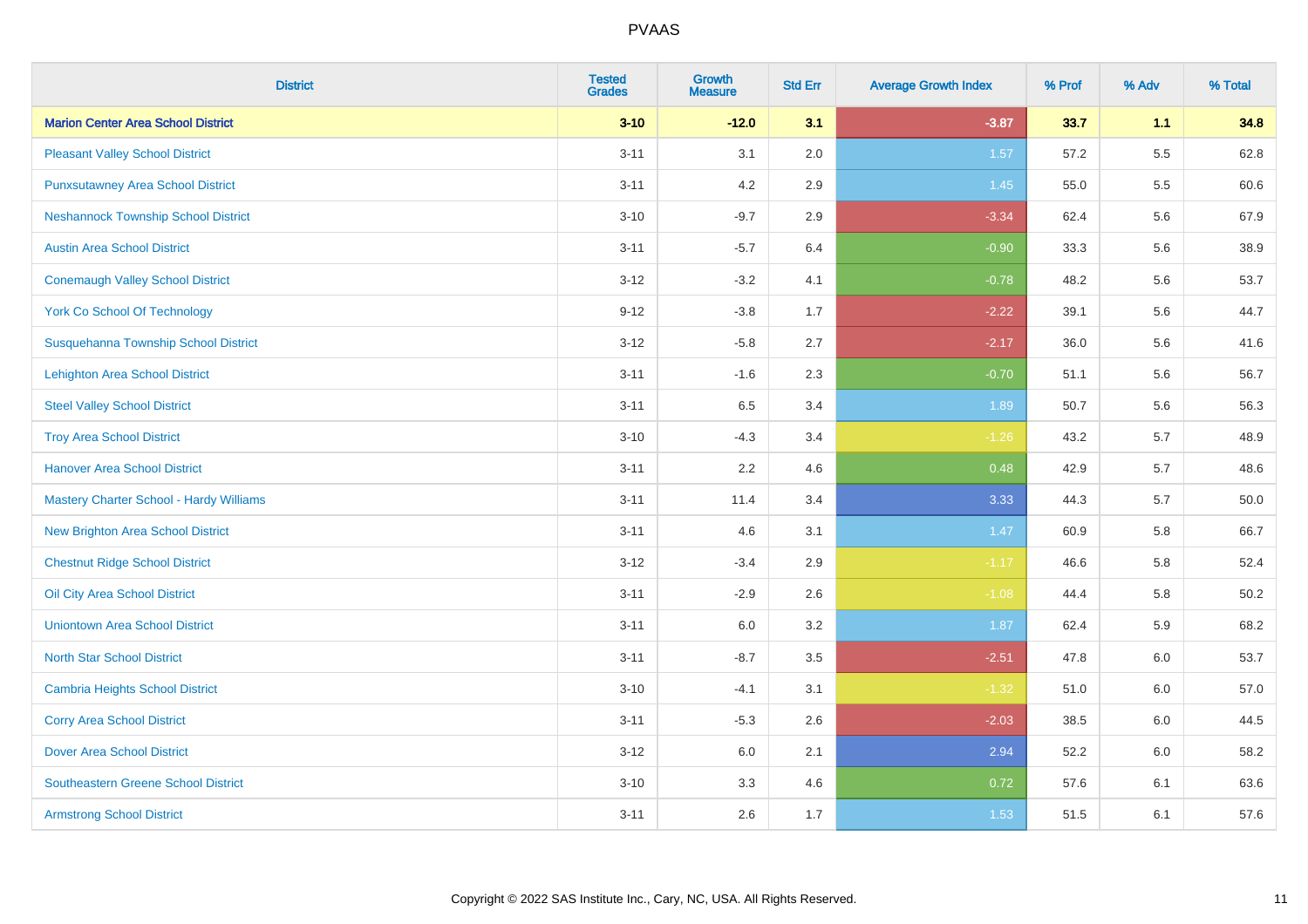| <b>District</b>                               | <b>Tested</b><br><b>Grades</b> | <b>Growth</b><br><b>Measure</b> | <b>Std Err</b> | <b>Average Growth Index</b> | % Prof | % Adv   | % Total |
|-----------------------------------------------|--------------------------------|---------------------------------|----------------|-----------------------------|--------|---------|---------|
| <b>Marion Center Area School District</b>     | $3 - 10$                       | $-12.0$                         | 3.1            | $-3.87$                     | 33.7   | 1.1     | 34.8    |
| <b>Valley Grove School District</b>           | $3 - 10$                       | $-3.7$                          | 3.7            | $-1.01$                     | 51.2   | 6.1     | 57.3    |
| <b>Shikellamy School District</b>             | $3 - 10$                       | $-22.3$                         | 2.5            | $-8.92$                     | 33.3   | 6.1     | 39.5    |
| <b>Brentwood Borough School District</b>      | $3 - 11$                       | $-5.3$                          | 3.0            | $-1.72$                     | 52.0   | 6.1     | 58.2    |
| <b>Brownsville Area School District</b>       | $3 - 12$                       | $-7.2$                          | 3.9            | $-1.83$                     | 34.4   | 6.1     | 40.5    |
| <b>Otto-Eldred School District</b>            | $3 - 11$                       | $-0.7$                          | 4.2            | $-0.15$                     | 56.2   | 6.2     | 62.5    |
| <b>Moniteau School District</b>               | $3 - 11$                       | $-11.8$                         | 3.3            | $-3.56$                     | 50.0   | 6.3     | 56.3    |
| <b>Carlisle Area School District</b>          | $3 - 11$                       | $-5.3$                          | 1.9            | $-2.81$                     | 54.0   | 6.3     | 60.3    |
| Rose Tree Media School District               | $3 - 10$                       | $-25.6$                         | 2.4            | $-10.76$                    | 54.8   | 6.4     | 61.2    |
| Southern Tioga School District                | $3 - 11$                       | $-11.5$                         | 2.7            | $-4.25$                     | 47.8   | 6.4     | 54.3    |
| <b>Keystone School District</b>               | $3 - 11$                       | 3.1                             | 3.3            | 0.94                        | 50.6   | 6.5     | 57.1    |
| <b>Western Beaver County School District</b>  | $3 - 11$                       | $-7.8$                          | 4.2            | $-1.87$                     | 56.5   | 6.5     | 63.0    |
| <b>Chichester School District</b>             | $3 - 11$                       | $-2.7$                          | 2.3            | $-1.17$                     | 44.6   | 6.6     | 51.2    |
| <b>Towanda Area School District</b>           | $3 - 11$                       | 4.0                             | 2.8            | 1.44                        | 39.4   | 6.6     | 46.0    |
| <b>Salisbury Township School District</b>     | $3 - 11$                       | 6.3                             | 3.6            | 1.77                        | 46.2   | 6.6     | 52.8    |
| <b>United School District</b>                 | $3 - 11$                       | 2.1                             | 3.4            | 0.63                        | 60.3   | $6.6\,$ | 66.9    |
| <b>South Eastern School District</b>          | $3 - 11$                       | 0.9                             | 2.4            | 0.39                        | 54.8   | 6.6     | 61.4    |
| <b>Agora Cyber Charter School</b>             | $3 - 11$                       | 5.8                             | 2.6            | 2.28                        | 42.8   | 6.6     | 49.4    |
| <b>Upper Darby School District</b>            | $3 - 12$                       | 6.9                             | 1.5            | 4.62                        | 45.0   | 6.7     | 51.7    |
| <b>Palisades School District</b>              | $3 - 11$                       | $-8.7$                          | 2.8            | $-3.06$                     | 53.8   | 6.7     | 60.5    |
| <b>Mifflin County School District</b>         | $3 - 11$                       | 9.1                             | 1.7            | 5.49                        | 47.1   | 6.7     | 53.8    |
| South Side Area School District               | $3 - 11$                       | $-1.6$                          | 3.3            | $-0.48$                     | 50.0   | 6.8     | 56.8    |
| <b>Clarion-Limestone Area School District</b> | $3 - 12$                       | $-2.5$                          | 4.1            | $-0.60$                     | 56.8   | 6.8     | 63.6    |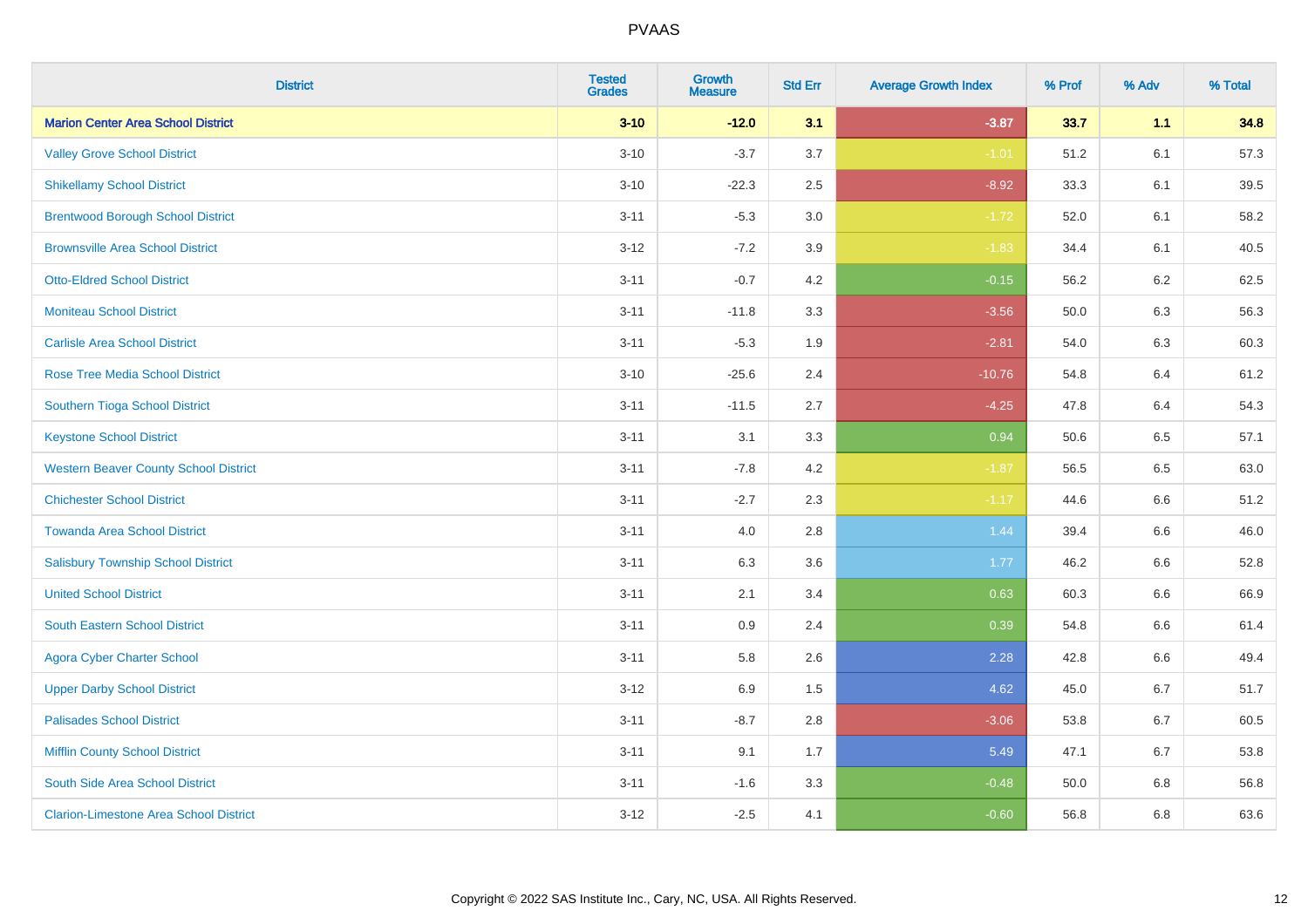| <b>District</b>                              | <b>Tested</b><br><b>Grades</b> | Growth<br><b>Measure</b> | <b>Std Err</b> | <b>Average Growth Index</b> | % Prof | % Adv   | % Total |
|----------------------------------------------|--------------------------------|--------------------------|----------------|-----------------------------|--------|---------|---------|
| <b>Marion Center Area School District</b>    | $3 - 10$                       | $-12.0$                  | 3.1            | $-3.87$                     | 33.7   | 1.1     | 34.8    |
| <b>Waynesboro Area School District</b>       | $3 - 12$                       | $-6.1$                   | 1.9            | $-3.20$                     | 50.0   | $6.8\,$ | 56.8    |
| <b>Bermudian Springs School District</b>     | $3 - 11$                       | $-5.5$                   | 2.9            | $-1.94$                     | 56.4   | 6.8     | 63.2    |
| <b>Susquehanna Community School District</b> | $3 - 11$                       | $-2.8$                   | 4.2            | $-0.66$                     | 49.4   | $6.9\,$ | 56.3    |
| <b>Greenville Area School District</b>       | $3 - 11$                       | 0.7                      | 2.9            | 0.26                        | 53.4   | 6.9     | 60.3    |
| <b>Milton Area School District</b>           | $3 - 11$                       | $-8.7$                   | 2.5            | $-3.52$                     | 45.4   | 6.9     | 52.3    |
| Meyersdale Area School District              | $3 - 11$                       | 4.2                      | 4.0            | 1.07                        | 43.1   | $6.9\,$ | 50.0    |
| <b>Blairsville-Saltsburg School District</b> | $3 - 11$                       | $-8.0$                   | 3.0            | $-2.68$                     | 37.3   | 7.0     | 44.3    |
| <b>Union School District</b>                 | $3 - 12$                       | 2.3                      | 4.2            | 0.54                        | 32.6   | 7.0     | 39.5    |
| Philadelphia City School District            | $3 - 12$                       | 7.5                      | 0.6            | 12.64                       | 38.4   | 7.0     | 45.4    |
| <b>Reynolds School District</b>              | $3 - 10$                       | 0.5                      | 3.4            | 0.16                        | 52.1   | 7.0     | 59.2    |
| <b>Penncrest School District</b>             | $3 - 11$                       | 5.7                      | 2.2            | 2.57                        | 47.2   | 7.1     | 54.3    |
| <b>Old Forge School District</b>             | $3 - 12$                       | $-5.9$                   | 3.4            | $-1.73$                     | 52.9   | 7.1     | 60.0    |
| <b>Twin Valley School District</b>           | $3 - 12$                       | $-3.6$                   | 2.1            | $-1.69$                     | 49.6   | 7.1     | 56.8    |
| <b>Governor Mifflin School District</b>      | $3 - 11$                       | 4.1                      | 1.8            | 2.33                        | 42.5   | 7.2     | 49.7    |
| <b>Southmoreland School District</b>         | $3 - 11$                       | $-8.3$                   | 3.6            | $-2.32$                     | 56.8   | 7.2     | 64.0    |
| <b>Dunmore School District</b>               | $3 - 11$                       | $-7.7$                   | 2.9            | $-2.62$                     | 34.0   | 7.2     | 41.2    |
| <b>Hatboro-Horsham School District</b>       | $3 - 11$                       | $-12.8$                  | 1.7            | $-7.47$                     | 45.6   | 7.2     | 52.8    |
| <b>Windber Area School District</b>          | $3 - 11$                       | $-7.2$                   | 3.2            | $-2.24$                     | 55.4   | 7.2     | 62.6    |
| Northwest Area School District               | $3 - 10$                       | $-10.0$                  | 3.8            | $-2.59$                     | 34.6   | 7.3     | 41.8    |
| <b>West Greene School District</b>           | $3 - 11$                       | $-4.5$                   | 4.3            | $-1.04$                     | 36.6   | 7.3     | 43.9    |
| <b>Whitehall-Coplay School District</b>      | $3 - 11$                       | 6.1                      | 1.8            | 3.45                        | 49.3   | 7.4     | 56.6    |
| <b>Charleroi School District</b>             | $3 - 11$                       | $-2.6$                   | 3.0            | $-0.86$                     | 55.7   | 7.4     | 63.1    |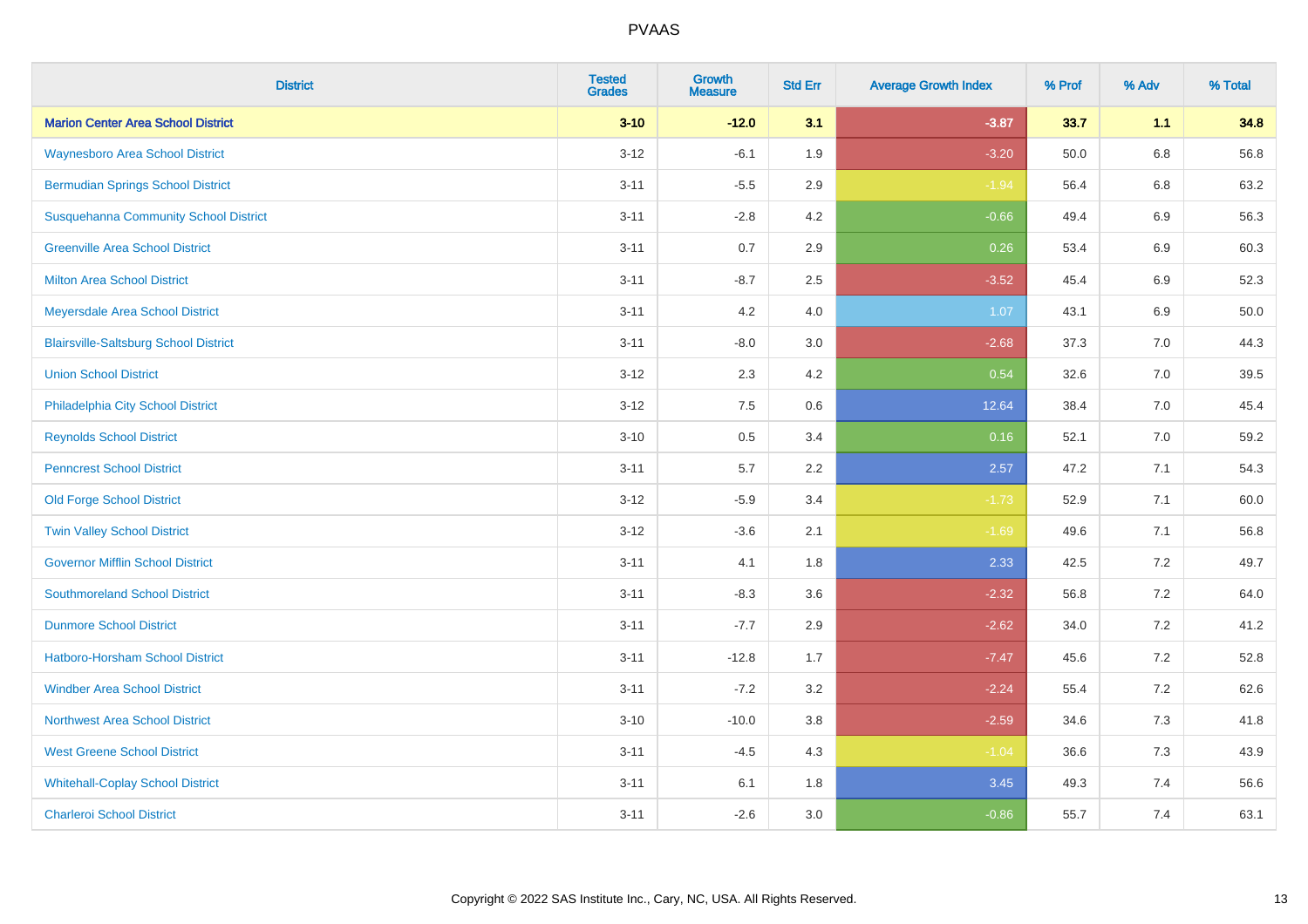| <b>District</b>                           | <b>Tested</b><br><b>Grades</b> | <b>Growth</b><br><b>Measure</b> | <b>Std Err</b> | <b>Average Growth Index</b> | % Prof | % Adv   | % Total |
|-------------------------------------------|--------------------------------|---------------------------------|----------------|-----------------------------|--------|---------|---------|
| <b>Marion Center Area School District</b> | $3 - 10$                       | $-12.0$                         | 3.1            | $-3.87$                     | 33.7   | 1.1     | 34.8    |
| <b>Central Dauphin School District</b>    | $3 - 11$                       | 4.4                             | 1.3            | 3.32                        | 53.3   | 7.4     | 60.7    |
| Jim Thorpe Area School District           | $3 - 11$                       | $-5.8$                          | 2.7            | $-2.19$                     | 33.3   | 7.4     | 40.7    |
| <b>Millersburg Area School District</b>   | $3 - 11$                       | $6.2\,$                         | 3.8            | 1.63                        | 51.8   | 7.4     | 59.3    |
| <b>Conneaut School District</b>           | $3 - 12$                       | $-7.5$                          | 2.6            | $-2.91$                     | 38.4   | 7.4     | 45.8    |
| <b>Sayre Area School District</b>         | $3 - 11$                       | 11.2                            | 3.5            | 3.20                        | 52.2   | 7.5     | 59.7    |
| Jeannette City School District            | $3 - 11$                       | $-4.3$                          | 3.8            | $-1.13$                     | 46.7   | 7.5     | 54.2    |
| Catasauqua Area School District           | $3 - 12$                       | $-12.1$                         | 3.0            | $-4.00$                     | 36.8   | 7.6     | 44.3    |
| <b>Wattsburg Area School District</b>     | $3 - 11$                       | 6.5                             | 2.7            | 2.43                        | 42.7   | 7.6     | 50.3    |
| <b>Dallas School District</b>             | $3 - 11$                       | $-2.5$                          | 2.2            | $-1.12$                     | 54.9   | 7.6     | 62.4    |
| <b>Athens Area School District</b>        | $3 - 11$                       | 1.6                             | 2.5            | 0.64                        | 46.9   | 7.6     | 54.5    |
| <b>Pine Grove Area School District</b>    | $3 - 11$                       | $-7.7$                          | 2.9            | $-2.66$                     | 42.3   | 7.7     | 50.0    |
| Penn Cambria School District              | $3 - 11$                       | $-0.0$                          | 2.7            | $-0.01$                     | 61.5   | 7.7     | 69.2    |
| <b>Brockway Area School District</b>      | $3 - 11$                       | 0.6                             | 3.6            | 0.16                        | 49.2   | 7.7     | 56.9    |
| <b>Annville-Cleona School District</b>    | $3 - 12$                       | $-12.1$                         | 2.7            | $-4.46$                     | 34.9   | 7.8     | 42.6    |
| East Stroudsburg Area School District     | $3 - 11$                       | 0.1                             | 1.6            | 0.05                        | 45.8   | $7.8\,$ | 53.6    |
| <b>Connellsville Area School District</b> | $3 - 11$                       | 6.1                             | 2.0            | 3.05                        | 45.4   | 7.8     | 53.2    |
| <b>Iroquois School District</b>           | $3 - 11$                       | 13.1                            | 3.0            | 4.35                        | 48.2   | 7.8     | 56.0    |
| <b>Mid Valley School District</b>         | $3 - 10$                       | $-1.7$                          | 3.0            | $-0.55$                     | 45.1   | 7.8     | 52.9    |
| <b>Hazleton Area School District</b>      | $3 - 11$                       | 9.6                             | 1.4            | 6.77                        | 45.0   | 7.8     | 52.9    |
| Lake-Lehman School District               | $3 - 11$                       | 10.8                            | 2.7            | 3.93                        | 55.3   | 7.9     | 63.2    |
| <b>Ringgold School District</b>           | $3 - 11$                       | $-14.7$                         | 2.4            | $-6.04$                     | 41.5   | 7.9     | 49.4    |
| <b>Collegium Charter School</b>           | $3 - 10$                       | 5.9                             | 2.5            | 2.33                        | 38.1   | 7.9     | 46.0    |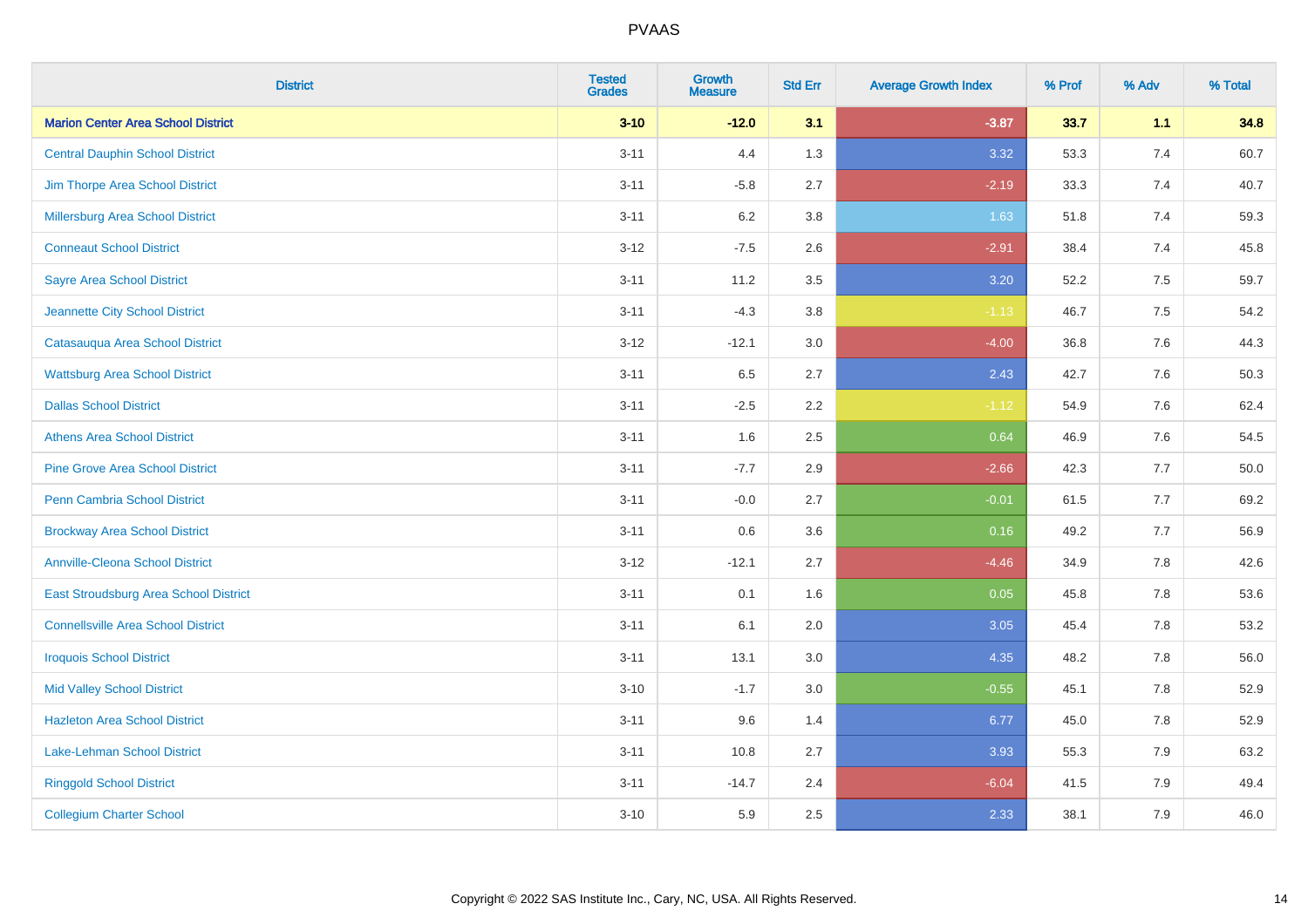| <b>District</b>                                | <b>Tested</b><br><b>Grades</b> | <b>Growth</b><br><b>Measure</b> | <b>Std Err</b> | <b>Average Growth Index</b> | % Prof | % Adv   | % Total |
|------------------------------------------------|--------------------------------|---------------------------------|----------------|-----------------------------|--------|---------|---------|
| <b>Marion Center Area School District</b>      | $3 - 10$                       | $-12.0$                         | 3.1            | $-3.87$                     | 33.7   | 1.1     | 34.8    |
| <b>Oxford Area School District</b>             | $3 - 11$                       | $-4.3$                          | 1.9            | $-2.26$                     | 41.3   | $8.0\,$ | 49.3    |
| <b>Mercer Area School District</b>             | $3 - 11$                       | $-0.2$                          | 3.3            | $-0.06$                     | 56.0   | 8.0     | 64.0    |
| <b>Pennridge School District</b>               | $3 - 10$                       | $-16.8$                         | 1.4            | $-11.59$                    | 46.8   | $8.0\,$ | 54.9    |
| <b>Fannett-Metal School District</b>           | $3 - 11$                       | $-3.4$                          | 5.1            | $-0.67$                     | 38.7   | 8.1     | 46.8    |
| <b>Warrior Run School District</b>             | $3 - 11$                       | 4.6                             | 3.0            | 1.51                        | 40.9   | 8.1     | 49.0    |
| <b>Tuscarora School District</b>               | $3 - 11$                       | $-0.6$                          | 2.3            | $-0.27$                     | 45.1   | 8.1     | 53.2    |
| <b>South Western School District</b>           | $3 - 12$                       | 3.9                             | 1.9            | 2.08                        | 60.2   | 8.1     | 68.3    |
| Saint Marys Area School District               | $3 - 11$                       | 7.8                             | 2.6            | 3.04                        | 57.0   | 8.2     | 65.2    |
| <b>Claysburg-Kimmel School District</b>        | $3 - 11$                       | $-5.7$                          | 4.0            | $-1.42$                     | 42.9   | $8.2\,$ | 51.0    |
| <b>Hamburg Area School District</b>            | $3 - 11$                       | 8.9                             | 2.5            | 3.63                        | 43.5   | 8.2     | 51.7    |
| <b>Pittsburgh School District</b>              | $3 - 11$                       | $-3.3$                          | 1.1            | $-3.04$                     | 33.9   | 8.2     | 42.1    |
| <b>Brandywine Heights Area School District</b> | $3 - 11$                       | $-4.9$                          | 2.7            | $-1.81$                     | 49.2   | 8.2     | 57.4    |
| <b>Coudersport Area School District</b>        | $3 - 11$                       | $7.7\,$                         | 3.7            | 2.06                        | 55.7   | 8.2     | 63.9    |
| <b>Ridley School District</b>                  | $3 - 12$                       | 10.0                            | 1.6            | 6.10                        | 45.6   | 8.2     | 53.8    |
| <b>Altoona Area School District</b>            | $3 - 12$                       | 3.3                             | 1.6            | 1.99                        | 47.7   | 8.2     | 55.9    |
| <b>Bensalem Township School District</b>       | $3 - 11$                       | 1.6                             | 1.6            | 0.98                        | 38.8   | 8.3     | 47.1    |
| <b>Bradford Area School District</b>           | $3 - 12$                       | $-9.3$                          | 2.4            | $-3.87$                     | 45.8   | 8.3     | 54.2    |
| Karns City Area School District                | $3 - 11$                       | $-6.0$                          | 2.9            | $-2.03$                     | 53.1   | 8.3     | 61.5    |
| <b>Gillingham Charter School</b>               | $3 - 11$                       | $-4.4$                          | 5.6            | $-0.77$                     | 20.8   | 8.3     | 29.2    |
| 21st Century Cyber Charter School              | $6 - 12$                       | 5.7                             | 2.3            | 2.50                        | 56.7   | 8.3     | 65.0    |
| <b>Cornwall-Lebanon School District</b>        | $3 - 11$                       | 8.3                             | 1.6            | 5.08                        | 47.2   | 8.4     | 55.6    |
| <b>West Perry School District</b>              | $3 - 11$                       | 12.5                            | 2.5            | 4.99                        | 56.6   | 8.4     | 65.0    |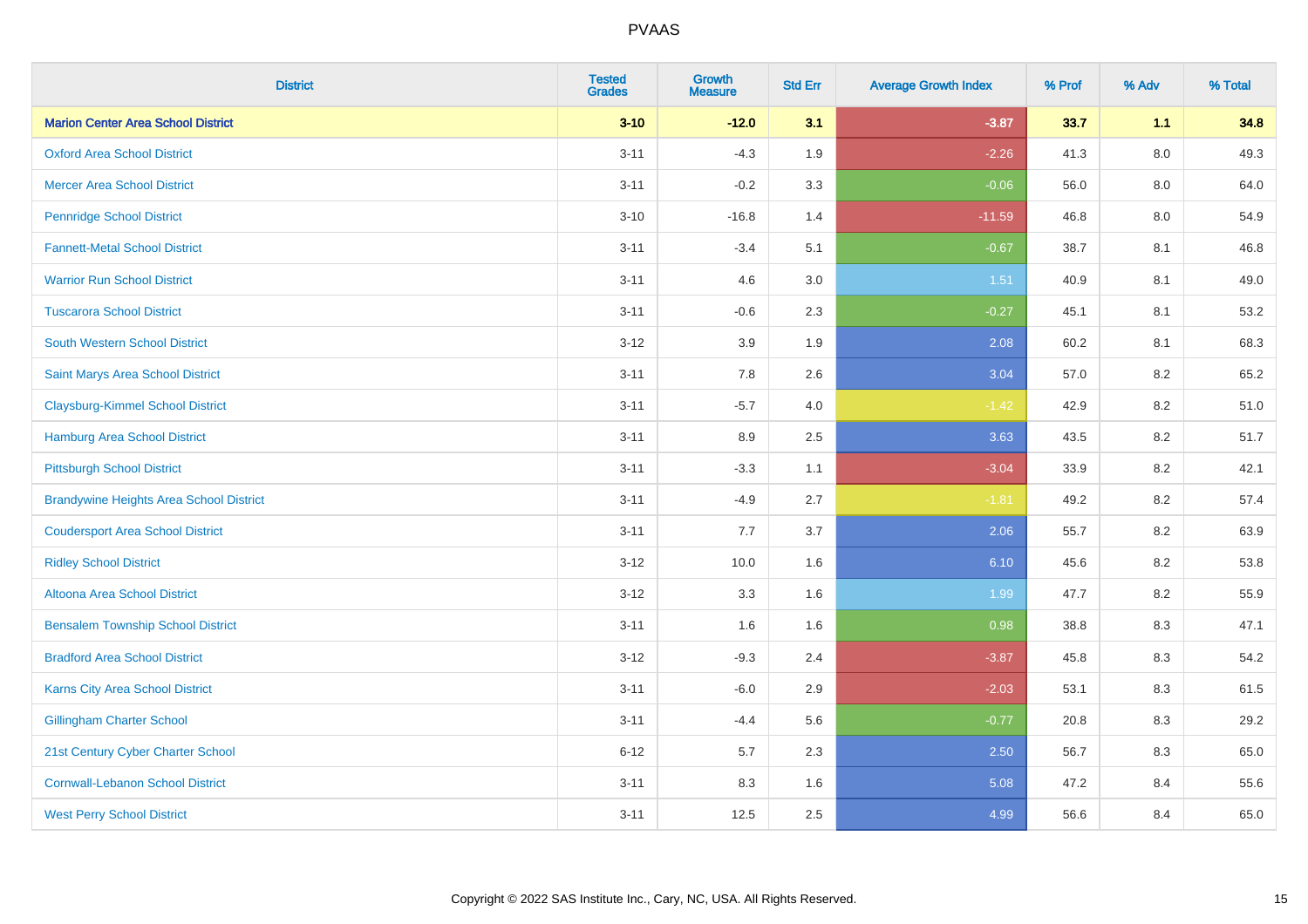| <b>District</b>                                    | <b>Tested</b><br><b>Grades</b> | <b>Growth</b><br><b>Measure</b> | <b>Std Err</b> | <b>Average Growth Index</b> | % Prof | % Adv   | % Total |
|----------------------------------------------------|--------------------------------|---------------------------------|----------------|-----------------------------|--------|---------|---------|
| <b>Marion Center Area School District</b>          | $3 - 10$                       | $-12.0$                         | 3.1            | $-3.87$                     | 33.7   | 1.1     | 34.8    |
| <b>Chartiers Valley School District</b>            | $3 - 11$                       | $-1.7$                          | 2.0            | $-0.81$                     | 54.7   | 8.4     | 63.1    |
| <b>Westinghouse Arts Academy Charter School</b>    | $9 - 10$                       | $-0.7$                          | 3.6            | $-0.19$                     | 59.2   | 8.4     | 67.6    |
| <b>Wilson Area School District</b>                 | $3 - 11$                       | 6.0                             | 2.6            | 2.30                        | 48.7   | 8.5     | 57.2    |
| Octorara Area School District                      | $3 - 11$                       | 9.1                             | 2.4            | 3.82                        | 52.1   | 8.5     | 60.6    |
| East Pennsboro Area School District                | $3 - 11$                       | $-4.2$                          | 2.5            | $-1.71$                     | 60.8   | 8.5     | 69.3    |
| <b>Blue Mountain School District</b>               | $3 - 10$                       | $-5.8$                          | 2.3            | $-2.56$                     | 46.6   | 8.5     | 55.1    |
| <b>Baldwin-Whitehall School District</b>           | $3 - 11$                       | 1.8                             | 1.9            | 0.94                        | 58.6   | 8.6     | 67.1    |
| <b>Central Fulton School District</b>              | $3 - 11$                       | $-0.5$                          | 3.5            | $-0.14$                     | 51.4   | 8.6     | 60.0    |
| <b>Upper Adams School District</b>                 | $3 - 11$                       | 1.3                             | 2.9            | 0.47                        | 55.2   | 8.6     | 63.8    |
| <b>Chambersburg Area School District</b>           | $3 - 11$                       | $-9.5$                          | 1.3            | $-7.20$                     | 42.7   | 8.6     | 51.4    |
| <b>Centennial School District</b>                  | $3 - 10$                       | 7.1                             | 1.7            | 4.29                        | 50.1   | 8.7     | 58.9    |
| <b>Riverside Beaver County School District</b>     | $3 - 11$                       | $-14.0$                         | 3.0            | $-4.64$                     | 49.4   | $8.8\,$ | 58.2    |
| <b>Blackhawk School District</b>                   | $3 - 11$                       | 4.7                             | 2.3            | 2.01                        | 55.8   | 8.8     | 64.6    |
| <b>Big Spring School District</b>                  | $3 - 11$                       | $-9.8$                          | 2.4            | $-4.00$                     | 38.6   | 8.9     | 47.5    |
| <b>Central Valley School District</b>              | $3 - 10$                       | 4.8                             | 2.4            | 1.98                        | 56.9   | 9.0     | 65.9    |
| <b>Riverside School District</b>                   | $3 - 11$                       | $-3.2$                          | 3.0            | $-1.09$                     | 43.0   | 9.0     | 52.0    |
| <b>Plum Borough School District</b>                | $3 - 11$                       | $-11.3$                         | 2.2            | $-5.19$                     | 51.1   | 9.0     | 60.1    |
| <b>Pequea Valley School District</b>               | $3 - 11$                       | $-5.8$                          | 3.2            | $-1.80$                     | 39.8   | 9.1     | 48.9    |
| <b>Donegal School District</b>                     | $3 - 12$                       | 3.1                             | 2.4            | 1.29                        | 60.6   | 9.1     | 69.7    |
| <b>Commonwealth Charter Academy Charter School</b> | $3 - 10$                       | 9.1                             | 1.9            | 4.90                        | 47.2   | 9.1     | 56.3    |
| Jersey Shore Area School District                  | $3 - 11$                       | 0.5                             | 2.6            | 0.21                        | 47.1   | 9.2     | 56.2    |
| <b>Line Mountain School District</b>               | $3 - 11$                       | 4.1                             | 3.2            | 1.27                        | 52.9   | 9.2     | 62.1    |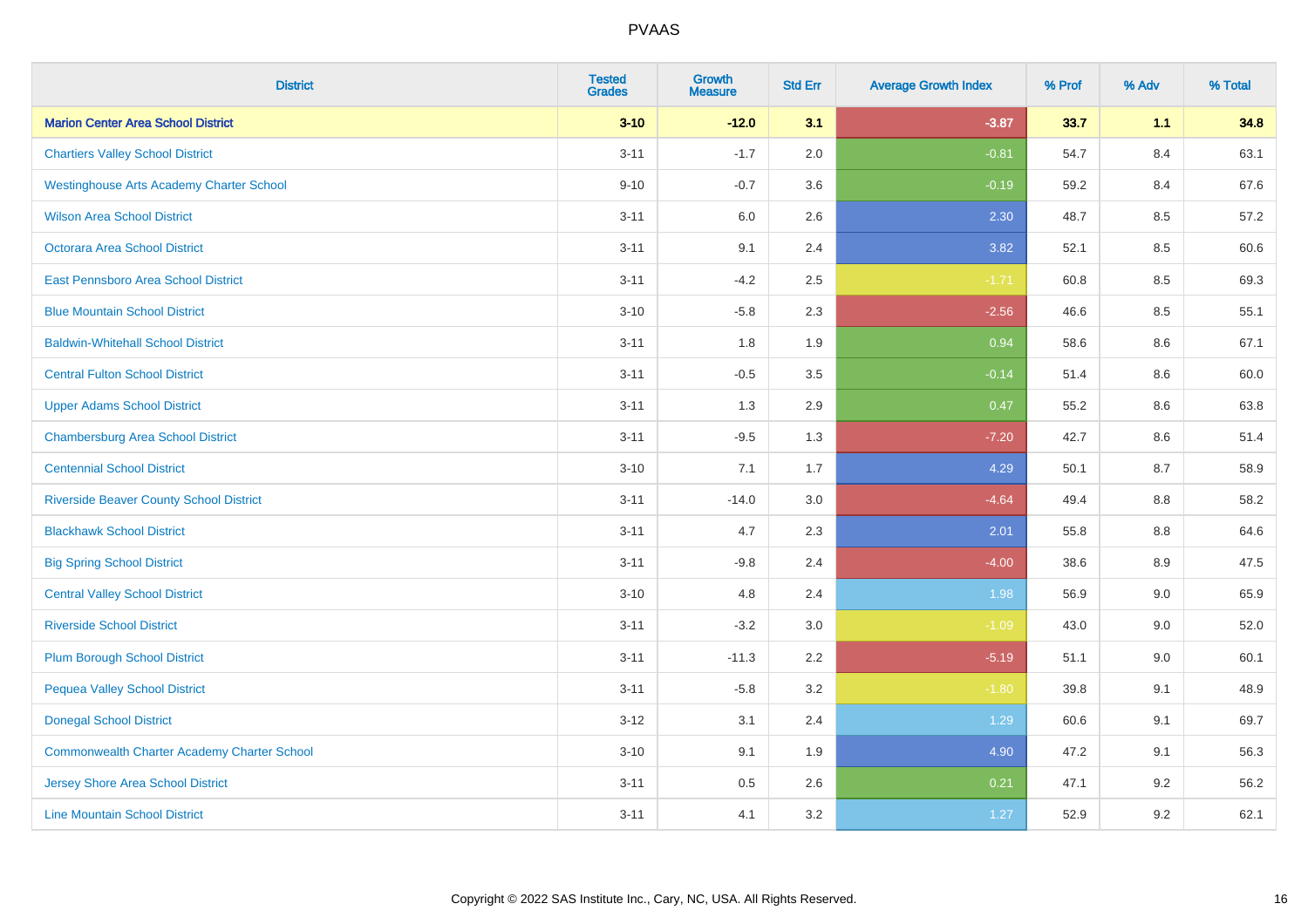| <b>District</b>                           | <b>Tested</b><br><b>Grades</b> | <b>Growth</b><br><b>Measure</b> | <b>Std Err</b> | <b>Average Growth Index</b> | % Prof | % Adv | % Total |
|-------------------------------------------|--------------------------------|---------------------------------|----------------|-----------------------------|--------|-------|---------|
| <b>Marion Center Area School District</b> | $3 - 10$                       | $-12.0$                         | 3.1            | $-3.87$                     | 33.7   | 1.1   | 34.8    |
| Northern Lehigh School District           | $3 - 12$                       | $-10.4$                         | 2.7            | $-3.82$                     | 28.0   | 9.3   | 37.3    |
| <b>Hermitage School District</b>          | $3 - 12$                       | 3.8                             | 2.4            | 1.60                        | 57.5   | 9.3   | 66.8    |
| <b>Butler Area School District</b>        | $3 - 11$                       | $-6.5$                          | 1.5            | $-4.26$                     | 42.5   | 9.4   | 51.9    |
| <b>Bald Eagle Area School District</b>    | $3 - 11$                       | $-2.1$                          | 2.7            | $-0.75$                     | 48.4   | 9.4   | 57.7    |
| Portage Area School District              | $3 - 10$                       | $-8.1$                          | 3.6            | $-2.26$                     | 40.6   | 9.4   | 50.0    |
| <b>Port Allegany School District</b>      | $3 - 11$                       | 4.4                             | 3.6            | 1.21                        | 28.1   | 9.4   | 37.5    |
| <b>West Shore School District</b>         | $3 - 12$                       | 5.0                             | 1.4            | 3.59                        | 54.2   | 9.4   | 63.6    |
| <b>MaST Community Charter School</b>      | $3 - 10$                       | $-4.1$                          | 2.7            | $-1.52$                     | 44.0   | 9.5   | 53.4    |
| <b>Neshaminy School District</b>          | $3 - 11$                       | 4.0                             | 1.3            | 3.02                        | 58.7   | 9.5   | 68.2    |
| <b>Slippery Rock Area School District</b> | $3 - 11$                       | $-6.3$                          | 2.5            | $-2.51$                     | 56.2   | 9.5   | 65.7    |
| <b>Ephrata Area School District</b>       | $3 - 11$                       | 5.6                             | 1.8            | 3.12                        | 54.7   | 9.5   | 64.2    |
| <b>Pittston Area School District</b>      | $3 - 11$                       | $-10.1$                         | 5.6            | $-1.80$                     | 38.1   | 9.5   | 47.6    |
| <b>Conewago Valley School District</b>    | $3 - 12$                       | $-0.9$                          | 2.0            | $-0.45$                     | 51.7   | 9.6   | 61.3    |
| <b>Laurel Highlands School District</b>   | $3 - 11$                       | 4.3                             | 2.4            | 1.81                        | 44.9   | 9.6   | 54.5    |
| <b>Shaler Area School District</b>        | $3 - 11$                       | $-0.8$                          | 1.9            | $-0.43$                     | 49.1   | 9.6   | 58.7    |
| <b>Halifax Area School District</b>       | $3 - 11$                       | 4.7                             | 3.9            | 1.22                        | 61.5   | 9.6   | 71.2    |
| <b>Tunkhannock Area School District</b>   | $3 - 11$                       | 2.3                             | 2.2            | 1.01                        | 44.9   | 9.6   | 54.6    |
| Northwestern Lehigh School District       | $3 - 11$                       | 2.2                             | 2.3            | 0.93                        | 53.3   | 9.7   | 63.0    |
| <b>East Allegheny School District</b>     | $3 - 11$                       | $-6.3$                          | 3.3            | $-1.87$                     | 31.9   | 9.7   | 41.7    |
| <b>Central Cambria School District</b>    | $3 - 11$                       | 3.0                             | $2.5\,$        | 1.17                        | 56.2   | 9.7   | 66.0    |
| Lampeter-Strasburg School District        | $3 - 12$                       | $-8.6$                          | 2.0            | $-4.33$                     | 55.1   | 9.8   | 64.8    |
| <b>Ridgway Area School District</b>       | $3 - 11$                       | $-14.5$                         | 4.1            | $-3.56$                     | 49.0   | 9.8   | 58.8    |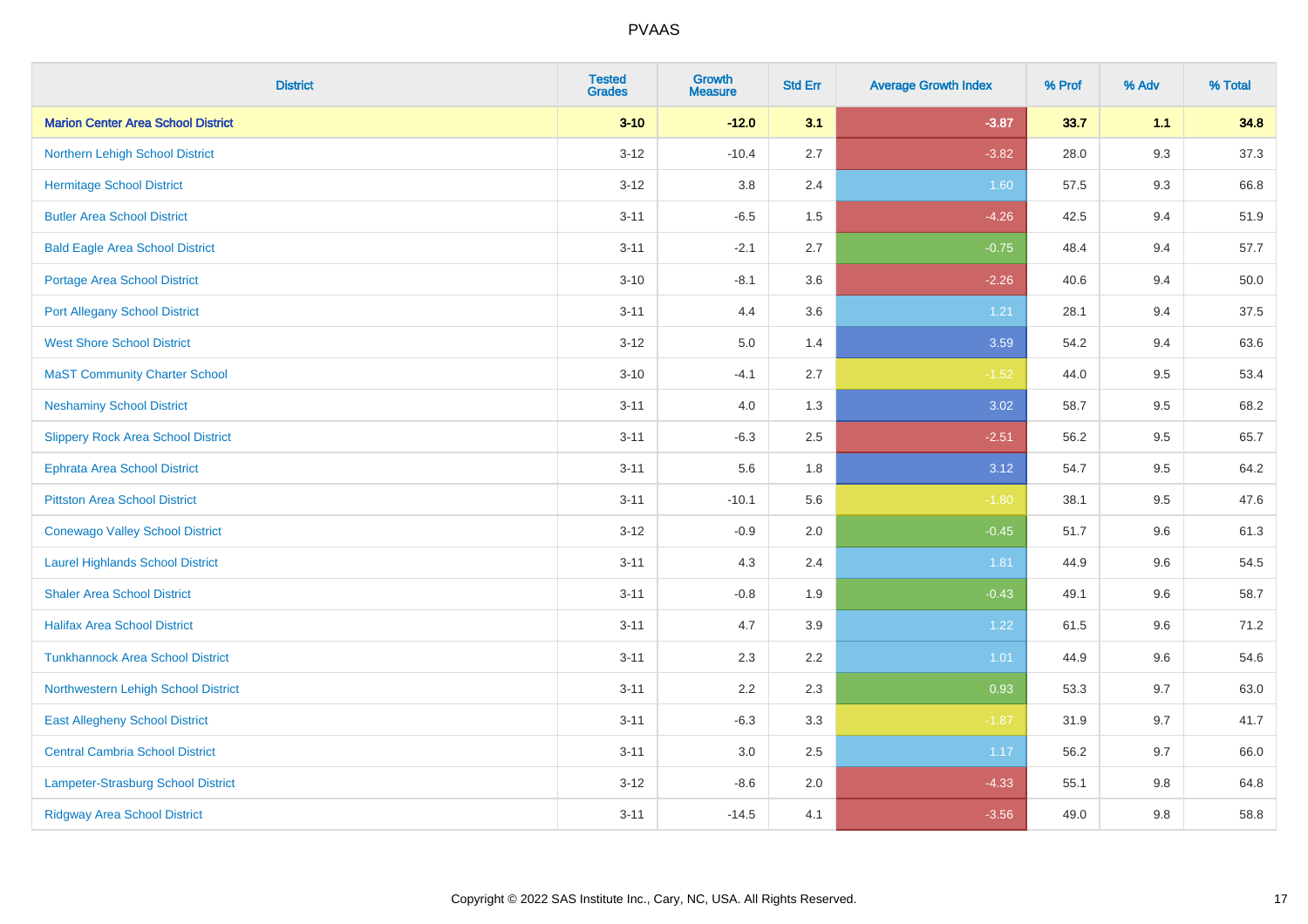| <b>District</b>                             | <b>Tested</b><br><b>Grades</b> | <b>Growth</b><br><b>Measure</b> | <b>Std Err</b> | <b>Average Growth Index</b> | % Prof | % Adv   | % Total |
|---------------------------------------------|--------------------------------|---------------------------------|----------------|-----------------------------|--------|---------|---------|
| <b>Marion Center Area School District</b>   | $3 - 10$                       | $-12.0$                         | 3.1            | $-3.87$                     | 33.7   | 1.1     | 34.8    |
| <b>California Area School District</b>      | $3 - 10$                       | $-7.3$                          | 3.6            | $-2.02$                     | 42.6   | $9.8\,$ | 52.5    |
| <b>School Lane Charter School</b>           | $3 - 11$                       | 12.4                            | 3.6            | 3.43                        | 59.1   | 9.8     | 68.9    |
| <b>Nazareth Area School District</b>        | $3 - 11$                       | $-4.7$                          | 1.7            | $-2.82$                     | 59.2   | $9.9\,$ | 69.0    |
| <b>Kane Area School District</b>            | $3 - 10$                       | $-3.7$                          | 3.2            | $-1.17$                     | 39.5   | 9.9     | 49.4    |
| <b>Greencastle-Antrim School District</b>   | $3 - 11$                       | $-3.0$                          | 2.2            | $-1.36$                     | 62.4   | 9.9     | 72.3    |
| <b>Hempfield School District</b>            | $3 - 11$                       | 0.1                             | 1.4            | 0.08                        | 58.2   | 9.9     | 68.2    |
| <b>Pottsgrove School District</b>           | $3 - 11$                       | 2.8                             | 2.0            | 1.35                        | 44.0   | 10.0    | 53.9    |
| <b>Apollo-Ridge School District</b>         | $3 - 12$                       | $-4.7$                          | 3.7            | $-1.24$                     | 50.0   | 10.0    | 60.0    |
| <b>Cheltenham School District</b>           | $3 - 11$                       | $-1.4$                          | 2.1            | $-0.67$                     | 46.1   | 10.0    | 56.1    |
| <b>Bedford Area School District</b>         | $3 - 11$                       | 2.5                             | 2.6            | 0.93                        | 48.5   | 10.0    | 58.5    |
| <b>Quakertown Community School District</b> | $3 - 12$                       | $-4.4$                          | 1.6            | $-2.70$                     | 56.5   | 10.0    | 66.6    |
| Selinsgrove Area School District            | $3 - 12$                       | 8.3                             | 2.3            | 3.54                        | 56.8   | 10.0    | 66.8    |
| <b>Albert Gallatin Area School District</b> | $3 - 11$                       | $-0.8$                          | 2.4            | $-0.32$                     | 54.5   | 10.0    | 64.6    |
| <b>Susquenita School District</b>           | $3 - 11$                       | $-0.1$                          | 2.8            | $-0.01$                     | 47.7   | 10.1    | 57.8    |
| <b>Bellwood-Antis School District</b>       | $3 - 10$                       | $-1.2$                          | 3.2            | $-0.39$                     | 55.1   | 10.1    | 65.2    |
| <b>Shippensburg Area School District</b>    | $3 - 11$                       | 9.3                             | 1.9            | 4.84                        | 53.1   | 10.2    | 63.3    |
| <b>Cranberry Area School District</b>       | $3 - 12$                       | 9.2                             | 3.0            | 3.04                        | 47.5   | 10.2    | 57.6    |
| <b>Schuylkill Valley School District</b>    | $3 - 11$                       | 1.4                             | 2.5            | 0.56                        | 55.1   | 10.2    | 65.3    |
| Huntingdon Area School District             | $3 - 11$                       | $-2.0$                          | 2.7            | $-0.72$                     | 36.8   | 10.3    | 47.0    |
| <b>Newport School District</b>              | $3 - 12$                       | 1.4                             | 3.5            | 0.41                        | 51.5   | 10.3    | 61.8    |
| <b>West Mifflin Area School District</b>    | $3 - 12$                       | $-12.3$                         | 2.9            | $-4.22$                     | 39.7   | 10.3    | 50.0    |
| <b>Forbes Road School District</b>          | $3 - 11$                       | 2.8                             | 5.1            | 0.56                        | 41.4   | 10.3    | 51.7    |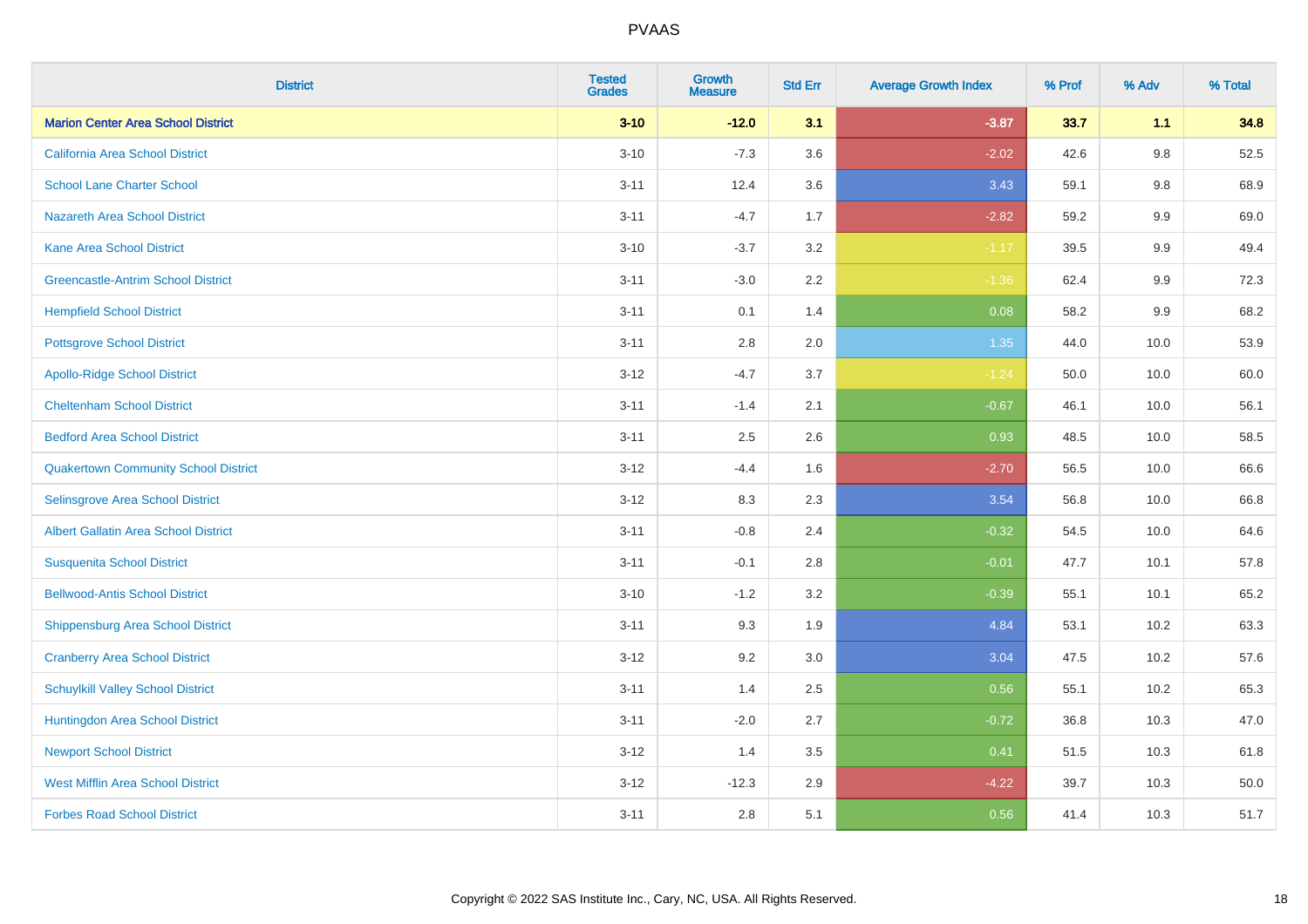| <b>District</b>                                 | <b>Tested</b><br><b>Grades</b> | <b>Growth</b><br><b>Measure</b> | <b>Std Err</b> | <b>Average Growth Index</b> | % Prof | % Adv | % Total |
|-------------------------------------------------|--------------------------------|---------------------------------|----------------|-----------------------------|--------|-------|---------|
| <b>Marion Center Area School District</b>       | $3 - 10$                       | $-12.0$                         | 3.1            | $-3.87$                     | 33.7   | 1.1   | 34.8    |
| <b>Ligonier Valley School District</b>          | $3 - 11$                       | 4.2                             | 3.1            | 1.34                        | 59.1   | 10.3  | 69.5    |
| <b>Littlestown Area School District</b>         | $3 - 11$                       | 11.4                            | 2.5            | 4.62                        | 55.2   | 10.4  | 65.6    |
| <b>Kiski Area School District</b>               | $3 - 11$                       | $-3.7$                          | 2.0            | $-1.86$                     | 57.4   | 10.4  | 67.8    |
| <b>Crawford Central School District</b>         | $3 - 11$                       | $-4.7$                          | 2.2            | $-2.15$                     | 40.6   | 10.5  | 51.1    |
| <b>Southern Fulton School District</b>          | $3 - 11$                       | $-23.7$                         | 4.4            | $-5.37$                     | 34.2   | 10.5  | 44.7    |
| <b>Carlynton School District</b>                | $3 - 11$                       | 7.3                             | 3.3            | 2.22                        | 41.0   | 10.5  | 51.6    |
| <b>Phoenixville Area School District</b>        | $3 - 11$                       | $-1.7$                          | 2.1            | $-0.83$                     | 59.9   | 10.6  | 70.5    |
| <b>Bellefonte Area School District</b>          | $3 - 11$                       | $-0.4$                          | 2.2            | $-0.17$                     | 47.6   | 10.6  | 58.2    |
| Ambridge Area School District                   | $3 - 12$                       | 9.1                             | 2.6            | 3.46                        | 50.4   | 10.7  | 61.1    |
| <b>Kennett Consolidated School District</b>     | $3 - 11$                       | 4.8                             | 1.8            | 2.61                        | 52.5   | 10.7  | 63.2    |
| <b>Wyoming Area School District</b>             | $3 - 10$                       | $-1.3$                          | 2.6            | $-0.50$                     | 53.8   | 10.8  | 64.6    |
| Northampton Area School District                | $3 - 11$                       | 4.0                             | 1.6            | 2.51                        | 52.3   | 10.8  | 63.1    |
| <b>Mohawk Area School District</b>              | $3 - 11$                       | $-7.5$                          | 3.1            | $-2.45$                     | 49.4   | 11.0  | 60.4    |
| <b>Belle Vernon Area School District</b>        | $3 - 11$                       | 6.5                             | 2.6            | 2.44                        | 55.6   | 11.1  | 66.7    |
| Pennsylvania Virtual Charter School             | $3 - 11$                       | 11.8                            | 3.5            | 3.37                        | 56.5   | 11.1  | 67.6    |
| <b>Elizabethtown Area School District</b>       | $3 - 12$                       | $-0.9$                          | 1.9            | $-0.47$                     | 50.0   | 11.2  | 61.2    |
| Pennsylvania Leadership Charter School          | $3 - 11$                       | 4.6                             | 2.2            | 2.13                        | 55.4   | 11.2  | 66.7    |
| <b>Boyertown Area School District</b>           | $3 - 11$                       | $-4.7$                          | 1.5            | $-3.17$                     | 55.2   | 11.3  | 66.5    |
| <b>Eastern Lancaster County School District</b> | $3 - 12$                       | 4.5                             | 2.2            | 2.09                        | 46.3   | 11.4  | 57.6    |
| <b>Seneca Valley School District</b>            | $3 - 11$                       | $-1.4$                          | 1.4            | $-0.99$                     | 57.2   | 11.4  | 68.6    |
| <b>Eastern Lebanon County School District</b>   | $3 - 11$                       | 8.6                             | 2.2            | 3.84                        | 48.8   | 11.4  | 60.3    |
| <b>Central York School District</b>             | $3 - 12$                       | 12.3                            | 1.7            | 7.20                        | 55.5   | 11.5  | 67.0    |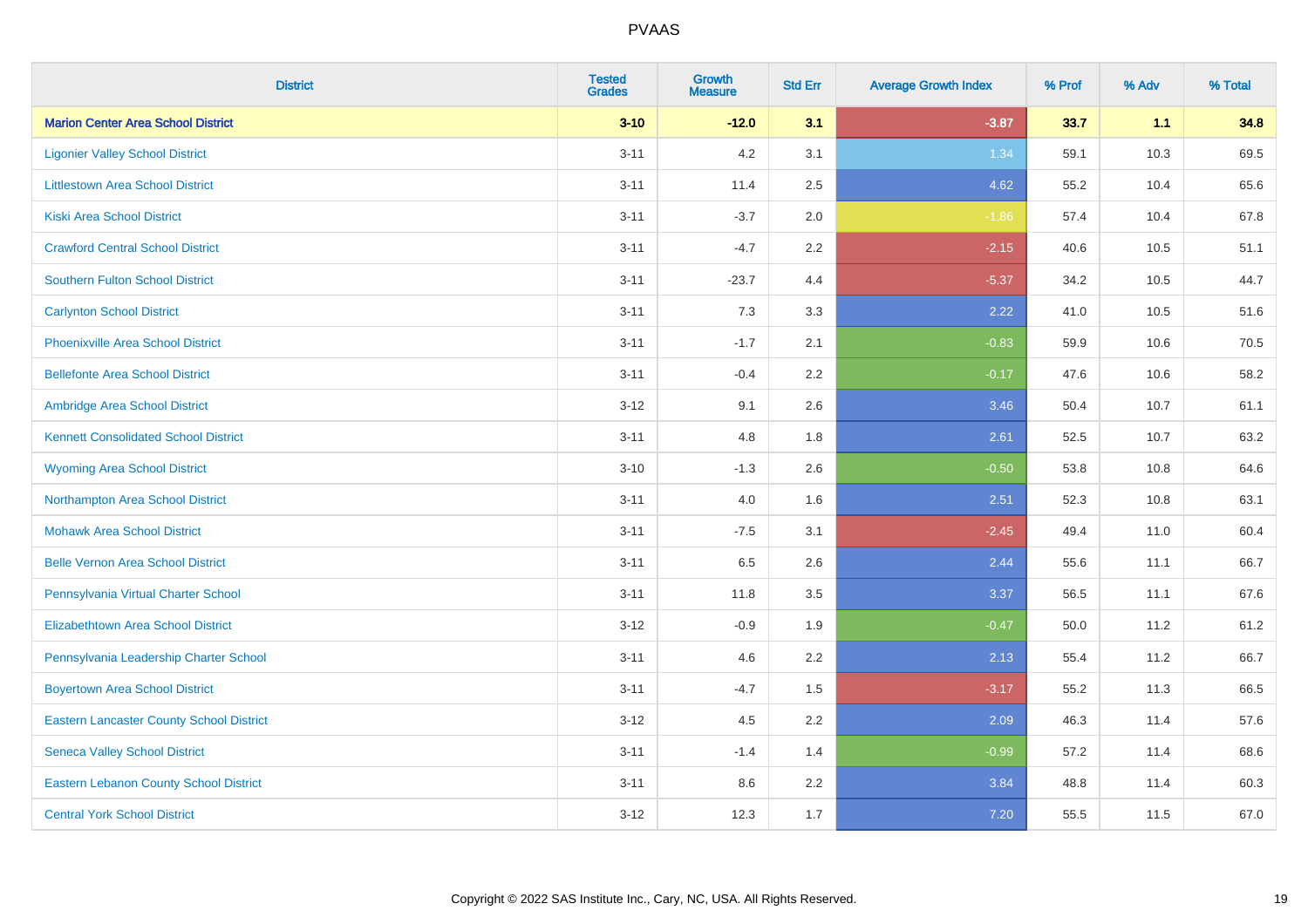| <b>District</b>                               | <b>Tested</b><br><b>Grades</b> | <b>Growth</b><br><b>Measure</b> | <b>Std Err</b> | <b>Average Growth Index</b> | % Prof | % Adv | % Total |
|-----------------------------------------------|--------------------------------|---------------------------------|----------------|-----------------------------|--------|-------|---------|
| <b>Marion Center Area School District</b>     | $3 - 10$                       | $-12.0$                         | 3.1            | $-3.87$                     | 33.7   | 1.1   | 34.8    |
| Northern York County School District          | $3 - 11$                       | 15.6                            | 2.0            | 7.98                        | 57.4   | 11.5  | 68.8    |
| Daniel Boone Area School District             | $3 - 12$                       | 5.7                             | 2.0            | 2.88                        | 51.0   | 11.5  | 62.6    |
| <b>East Penn School District</b>              | $3 - 11$                       | 4.1                             | 1.3            | 3.27                        | 55.8   | 11.5  | 67.3    |
| <b>Manheim Central School District</b>        | $3 - 11$                       | 2.1                             | 2.1            | 1.01                        | 53.2   | 11.6  | 64.8    |
| <b>Fleetwood Area School District</b>         | $3 - 10$                       | 12.2                            | 2.2            | 5.68                        | 53.5   | 11.6  | 65.2    |
| <b>Abington School District</b>               | $3 - 10$                       | $-11.5$                         | 1.9            | $-6.00$                     | 56.2   | 11.6  | 67.8    |
| <b>Wyalusing Area School District</b>         | $3 - 12$                       | $8.8\,$                         | 3.3            | 2.68                        | 54.6   | 11.7  | 66.2    |
| <b>Trinity Area School District</b>           | $3 - 11$                       | $-5.4$                          | 2.0            | $-2.71$                     | 48.3   | 11.8  | 60.1    |
| <b>Bloomsburg Area School District</b>        | $3 - 10$                       | 0.7                             | 3.0            | 0.23                        | 55.9   | 11.8  | 67.6    |
| Southern Lehigh School District               | $3 - 11$                       | $-0.4$                          | 2.3            | $-0.17$                     | 66.1   | 11.9  | 78.0    |
| <b>Wellsboro Area School District</b>         | $3 - 11$                       | $-12.4$                         | 3.0            | $-4.11$                     | 49.2   | 11.9  | 61.1    |
| <b>Owen J Roberts School District</b>         | $3 - 11$                       | $-12.3$                         | 1.6            | $-7.61$                     | 57.0   | 11.9  | 69.0    |
| <b>Bethlehem Area School District</b>         | $3 - 11$                       | 9.3                             | 1.1            | 8.15                        | 44.7   | 12.0  | 56.7    |
| <b>Keystone Oaks School District</b>          | $3 - 11$                       | $5.5\,$                         | 2.6            | 2.07                        | 53.2   | 12.1  | 65.4    |
| <b>Allegheny Valley School District</b>       | $3 - 11$                       | 8.5                             | 3.9            | 2.17                        | 53.1   | 12.2  | 65.3    |
| <b>Hollidaysburg Area School District</b>     | $3 - 11$                       | 6.0                             | 2.1            | 2.88                        | 57.1   | 12.3  | 69.4    |
| <b>Montgomery Area School District</b>        | $3 - 11$                       | 10.7                            | 3.6            | 2.96                        | 48.7   | 12.4  | 61.1    |
| <b>Greater Nanticoke Area School District</b> | $3 - 12$                       | 11.2                            | 2.8            | 4.01                        | 38.0   | 12.4  | 50.4    |
| <b>Derry Area School District</b>             | $3 - 11$                       | 13.2                            | 2.8            | 4.69                        | 60.0   | 12.5  | 72.5    |
| <b>Eastern York School District</b>           | $3 - 11$                       | 9.6                             | 2.6            | 3.71                        | 56.3   | 12.6  | 68.9    |
| <b>Lower Dauphin School District</b>          | $3 - 11$                       | $0.6\,$                         | 1.9            | 0.33                        | 49.2   | 12.6  | 61.8    |
| <b>Penn Manor School District</b>             | $3 - 11$                       | $-0.4$                          | 1.6            | $-0.25$                     | 51.9   | 12.6  | 64.5    |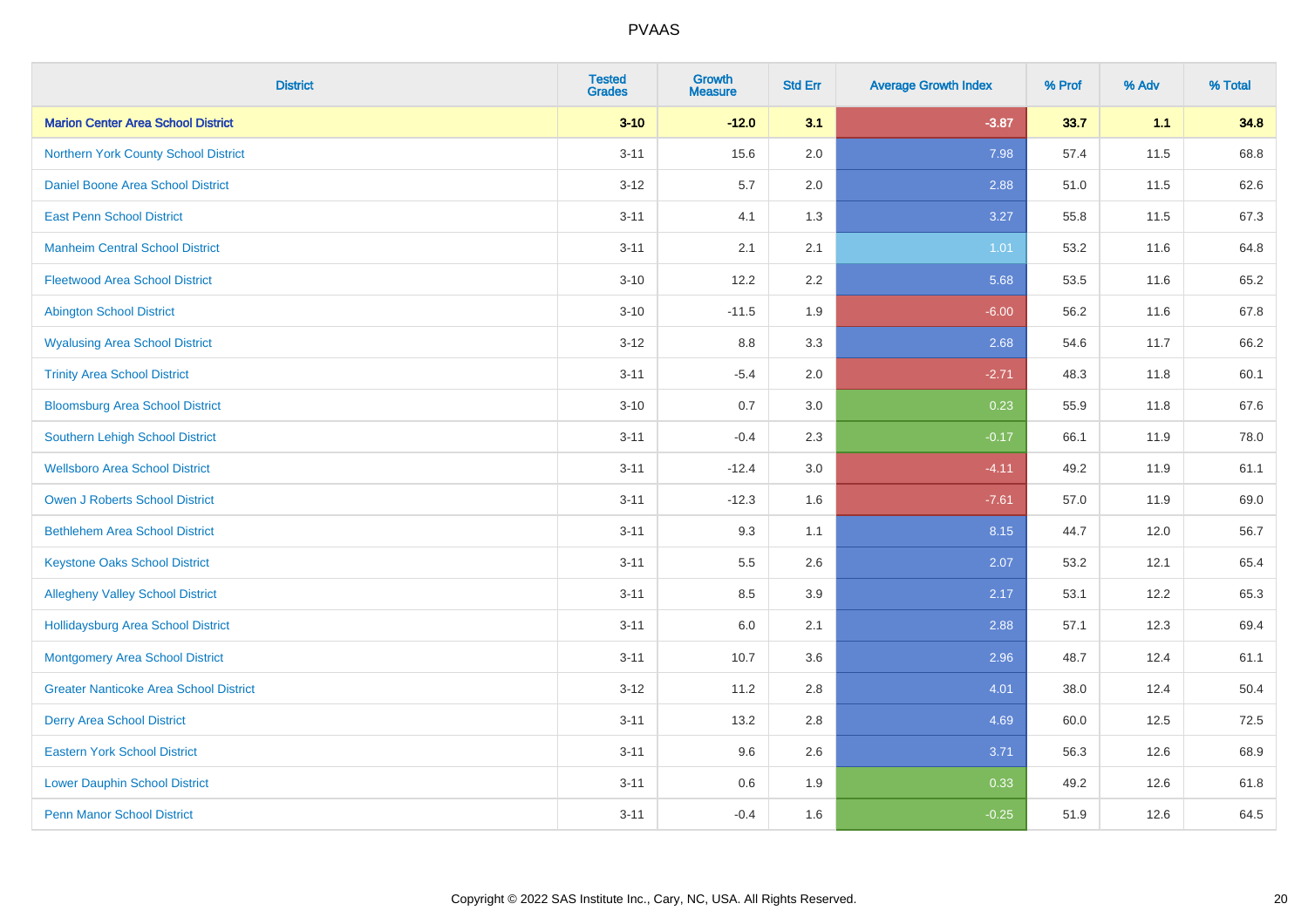| <b>District</b>                               | <b>Tested</b><br><b>Grades</b> | <b>Growth</b><br><b>Measure</b> | <b>Std Err</b> | <b>Average Growth Index</b> | % Prof | % Adv | % Total |
|-----------------------------------------------|--------------------------------|---------------------------------|----------------|-----------------------------|--------|-------|---------|
| <b>Marion Center Area School District</b>     | $3 - 10$                       | $-12.0$                         | 3.1            | $-3.87$                     | 33.7   | 1.1   | 34.8    |
| Pen Argyl Area School District                | $3 - 12$                       | 9.2                             | 2.7            | 3.46                        | 50.0   | 12.6  | 62.6    |
| <b>Spring Cove School District</b>            | $3 - 11$                       | 3.4                             | 2.5            | 1.33                        | 47.8   | 12.7  | 60.4    |
| <b>Marple Newtown School District</b>         | $3 - 11$                       | 2.0                             | 2.4            | 0.81                        | 57.6   | 12.8  | 70.4    |
| <b>Williamsport Area School District</b>      | $3 - 11$                       | 1.9                             | 1.8            | 1.04                        | 44.1   | 12.8  | 56.9    |
| <b>Oley Valley School District</b>            | $3 - 11$                       | $-0.4$                          | 2.8            | $-0.15$                     | 43.1   | 12.9  | 56.0    |
| <b>Wayne Highlands School District</b>        | $3 - 11$                       | 7.8                             | 2.4            | 3.23                        | 52.3   | 13.1  | 65.4    |
| <b>Upper Perkiomen School District</b>        | $3 - 11$                       | 22.1                            | 2.1            | 10.74                       | 57.7   | 13.2  | 70.9    |
| <b>Unionville-Chadds Ford School District</b> | $3 - 11$                       | 17.1                            | 3.1            | 5.51                        | 68.1   | 13.2  | 81.3    |
| <b>Quaker Valley School District</b>          | $3 - 11$                       | $-2.8$                          | 2.6            | $-1.08$                     | 55.2   | 13.2  | 68.4    |
| <b>Westmont Hilltop School District</b>       | $3 - 11$                       | $-4.0$                          | 2.8            | $-1.40$                     | 36.3   | 13.3  | 49.6    |
| <b>Kutztown Area School District</b>          | $3 - 12$                       | $-0.2$                          | 3.2            | $-0.05$                     | 55.4   | 13.3  | 68.7    |
| <b>Harmony Area School District</b>           | $3 - 10$                       | 4.5                             | 6.3            | 0.72                        | 33.3   | 13.3  | 46.7    |
| <b>Jamestown Area School District</b>         | $3 - 11$                       | 13.5                            | 4.2            | 3.19                        | 64.4   | 13.3  | 77.8    |
| <b>Dubois Area School District</b>            | $3 - 11$                       | $-6.2$                          | 2.0            | $-3.07$                     | 50.9   | 13.4  | 64.3    |
| <b>Sharpsville Area School District</b>       | $3 - 11$                       | $-1.4$                          | 3.5            | $-0.40$                     | 55.2   | 13.4  | 68.7    |
| <b>Perkiomen Valley School District</b>       | $3 - 11$                       | $-3.5$                          | 1.6            | $-2.18$                     | 53.8   | 13.4  | 67.2    |
| <b>Midd-West School District</b>              | $3 - 11$                       | 10.3                            | 2.7            | 3.80                        | 58.0   | 13.4  | 71.4    |
| <b>Conestoga Valley School District</b>       | $3 - 11$                       | 8.7                             | 1.8            | 4.69                        | 60.3   | 13.5  | 73.8    |
| <b>Forest Hills School District</b>           | $3 - 11$                       | $-7.3$                          | 2.7            | $-2.74$                     | 41.1   | 13.7  | 54.8    |
| <b>South Park School District</b>             | $3 - 11$                       | $-11.3$                         | 2.7            | $-4.23$                     | 53.5   | 13.7  | 67.3    |
| Mechanicsburg Area School District            | $3 - 11$                       | 5.9                             | 1.8            | 3.29                        | 57.2   | 13.7  | 70.9    |
| <b>Gateway School District</b>                | $3 - 11$                       | 0.8                             | 2.2            | 0.38                        | 52.1   | 13.8  | 65.9    |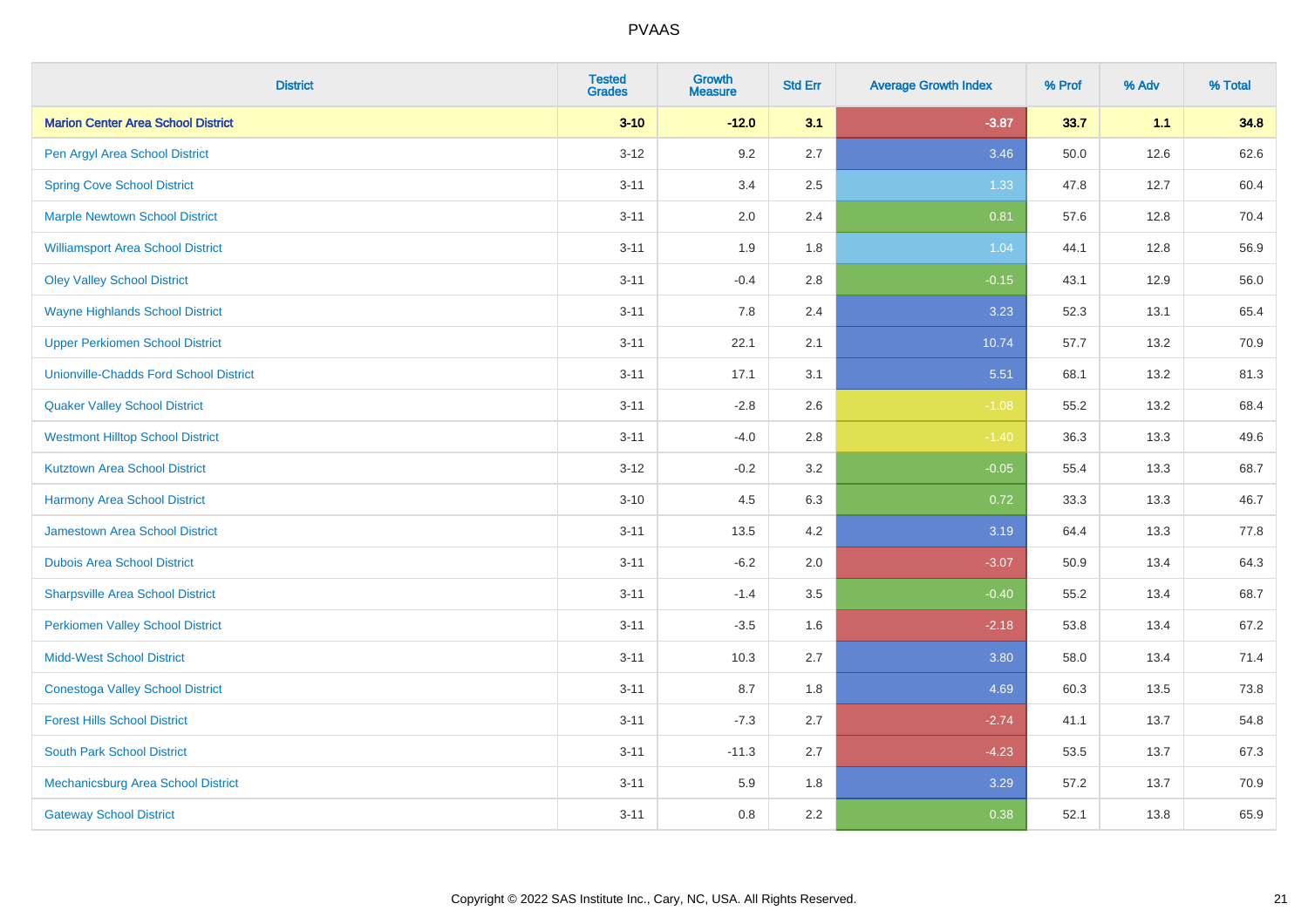| <b>District</b>                                    | <b>Tested</b><br><b>Grades</b> | <b>Growth</b><br><b>Measure</b> | <b>Std Err</b> | <b>Average Growth Index</b> | % Prof | % Adv | % Total |
|----------------------------------------------------|--------------------------------|---------------------------------|----------------|-----------------------------|--------|-------|---------|
| <b>Marion Center Area School District</b>          | $3 - 10$                       | $-12.0$                         | 3.1            | $-3.87$                     | 33.7   | 1.1   | 34.8    |
| <b>Burrell School District</b>                     | $3 - 11$                       | 4.5                             | 3.1            | 1.48                        | 58.5   | 13.8  | 72.3    |
| Shenango Area School District                      | $3 - 11$                       | $-2.6$                          | 3.3            | $-0.79$                     | 50.6   | 13.9  | 64.6    |
| <b>Berlin Brothersvalley School District</b>       | $3 - 11$                       | 4.0                             | 4.2            | 0.96                        | 48.8   | 14.0  | 62.8    |
| <b>Gettysburg Area School District</b>             | $3 - 11$                       | $-4.0$                          | 2.1            | $-1.89$                     | 45.3   | 14.0  | 59.3    |
| <b>Greater Latrobe School District</b>             | $3 - 11$                       | 0.6                             | 1.9            | 0.31                        | 55.5   | 14.1  | 69.5    |
| <b>Cocalico School District</b>                    | $3 - 11$                       | 10.6                            | 2.0            | 5.18                        | 50.8   | 14.1  | 64.8    |
| <b>Ellwood City Area School District</b>           | $3 - 11$                       | $-4.2$                          | 3.2            | $-1.29$                     | 54.1   | 14.1  | 68.2    |
| <b>North Hills School District</b>                 | $3 - 11$                       | $-1.8$                          | 1.8            | $-0.96$                     | 59.1   | 14.1  | 73.2    |
| <b>Millcreek Township School District</b>          | $3 - 11$                       | 3.1                             | 1.5            | 2.06                        | 55.6   | 14.2  | 69.7    |
| <b>North East School District</b>                  | $3 - 11$                       | $-9.3$                          | 3.1            | $-3.02$                     | 62.6   | 14.4  | 77.0    |
| <b>Hanover Public School District</b>              | $3 - 11$                       | 5.2                             | 2.8            | 1.83                        | 52.2   | 14.4  | 66.7    |
| <b>Avella Area School District</b>                 | $3 - 12$                       | $-0.3$                          | 4.7            | $-0.05$                     | 49.3   | 14.5  | 63.8    |
| <b>Clarion Area School District</b>                | $3 - 11$                       | 10.3                            | 4.1            | 2.51                        | 45.4   | 14.6  | 60.0    |
| <b>Wilson School District</b>                      | $3 - 12$                       | $8.8\,$                         | 1.5            | 5.96                        | 52.6   | 14.6  | 67.2    |
| <b>Valley View School District</b>                 | $3 - 11$                       | 18.1                            | 2.4            | 7.42                        | 53.7   | 14.7  | 68.4    |
| <b>Lincoln Park Performing Arts Charter School</b> | $7 - 11$                       | 3.6                             | 2.5            | 1.42                        | 59.6   | 14.7  | 74.3    |
| <b>Central Columbia School District</b>            | $3 - 12$                       | $-4.8$                          | 2.6            | $-1.86$                     | 53.7   | 14.8  | 68.5    |
| <b>Somerset Area School District</b>               | $3 - 11$                       | $-4.4$                          | 2.3            | $-1.93$                     | 44.4   | 14.9  | 59.3    |
| <b>Spring Grove Area School District</b>           | $3 - 11$                       | 5.6                             | 2.1            | 2.68                        | 55.1   | 15.0  | 70.1    |
| <b>North Clarion County School District</b>        | $3 - 12$                       | 3.7                             | 4.3            | 0.85                        | 67.5   | 15.0  | 82.5    |
| <b>Montour School District</b>                     | $3 - 11$                       | $-1.8$                          | 2.1            | $-0.88$                     | 61.4   | 15.1  | 76.5    |
| <b>Harbor Creek School District</b>                | $3 - 11$                       | $-7.1$                          | 2.7            | $-2.67$                     | 48.8   | 15.2  | 64.0    |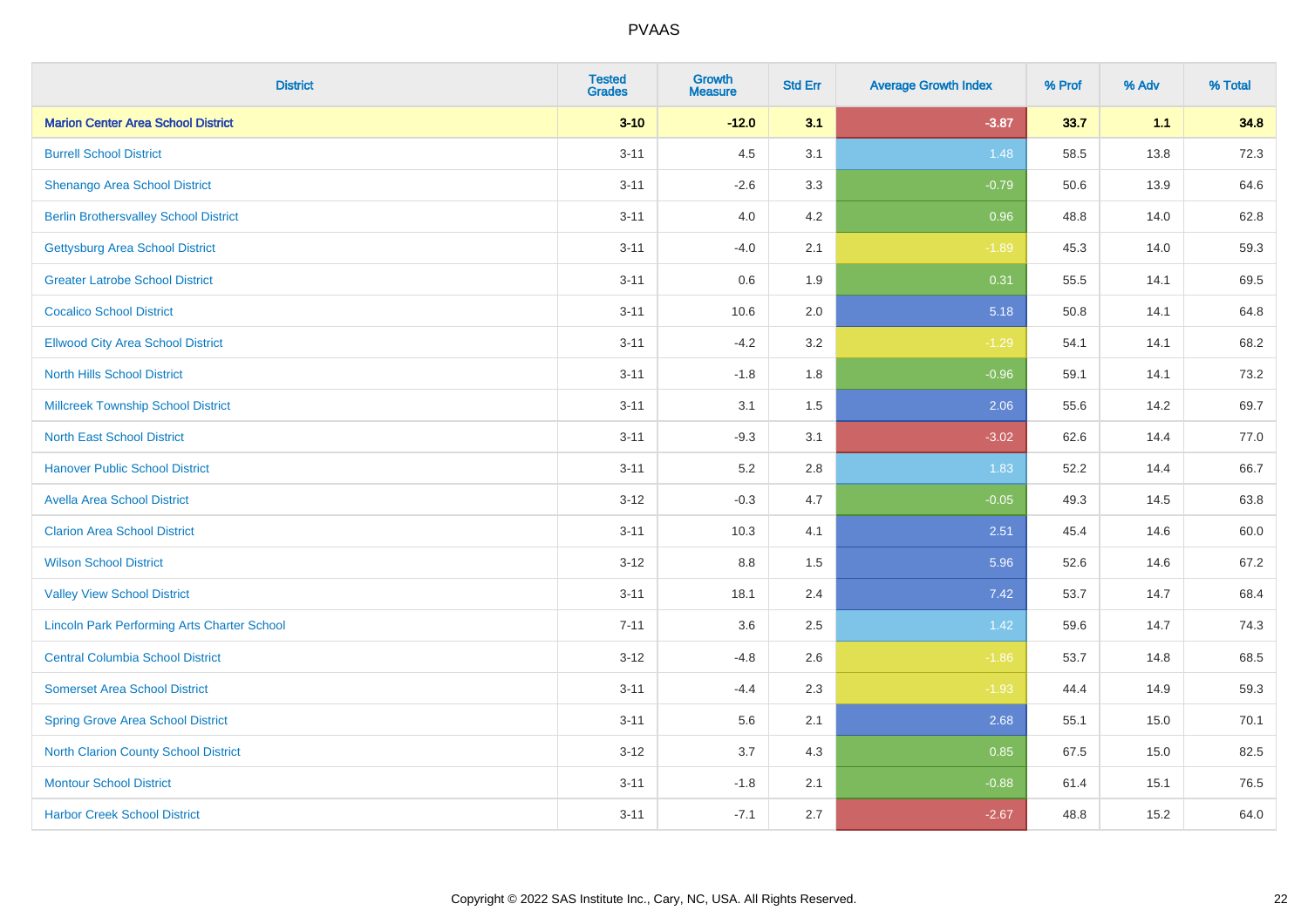| <b>District</b>                            | <b>Tested</b><br><b>Grades</b> | <b>Growth</b><br><b>Measure</b> | <b>Std Err</b> | <b>Average Growth Index</b> | % Prof | % Adv | % Total |
|--------------------------------------------|--------------------------------|---------------------------------|----------------|-----------------------------|--------|-------|---------|
| <b>Marion Center Area School District</b>  | $3 - 10$                       | $-12.0$                         | 3.1            | $-3.87$                     | 33.7   | 1.1   | 34.8    |
| <b>Souderton Area School District</b>      | $3 - 11$                       | 12.4                            | 1.5            | 8.28                        | 61.7   | 15.2  | 76.9    |
| <b>Franklin Regional School District</b>   | $3 - 11$                       | 2.0                             | 1.9            | 1.02                        | 66.7   | 15.5  | 82.1    |
| <b>Manheim Township School District</b>    | $3 - 12$                       | $-0.9$                          | 1.6            | $-0.58$                     | 53.2   | 15.5  | 68.7    |
| <b>Brookville Area School District</b>     | $3 - 11$                       | 6.9                             | 3.0            | 2.30                        | 55.2   | 15.6  | 70.8    |
| Palmyra Area School District               | $3 - 11$                       | 5.6                             | 1.9            | 2.96                        | 56.4   | 15.6  | 72.0    |
| <b>Girard School District</b>              | $3 - 11$                       | $-0.6$                          | 2.7            | $-0.22$                     | 53.9   | 15.6  | 69.6    |
| <b>West Allegheny School District</b>      | $3 - 12$                       | 4.0                             | 2.1            | 1.96                        | 63.1   | 15.7  | 78.8    |
| <b>Riverview School District</b>           | $3 - 11$                       | $-4.6$                          | 3.8            | $-1.20$                     | 57.9   | 15.8  | 73.7    |
| <b>Canon-Mcmillan School District</b>      | $3 - 11$                       | $-0.8$                          | 1.6            | $-0.50$                     | 58.7   | 15.9  | 74.6    |
| <b>Delaware Valley School District</b>     | $3 - 11$                       | 12.6                            | 1.8            | 6.93                        | 55.2   | 16.2  | 71.4    |
| <b>Abington Heights School District</b>    | $3 - 11$                       | 13.5                            | 2.2            | 6.27                        | 58.3   | 16.2  | 74.5    |
| <b>Deer Lakes School District</b>          | $3 - 11$                       | 17.0                            | 2.7            | 6.32                        | 61.5   | 16.4  | 77.9    |
| <b>Methacton School District</b>           | $3 - 11$                       | 2.5                             | 1.7            | 1.43                        | 62.5   | 16.4  | 79.0    |
| <b>North Pocono School District</b>        | $3 - 11$                       | $-2.3$                          | 3.4            | $-0.68$                     | 52.0   | 16.4  | 68.5    |
| <b>Grove City Area School District</b>     | $3 - 12$                       | 5.1                             | 2.4            | 2.09                        | 36.4   | 16.5  | 52.8    |
| <b>Spring-Ford Area School District</b>    | $3 - 11$                       | 6.0                             | 1.3            | 4.46                        | 60.8   | 16.5  | 77.4    |
| <b>South Butler County School District</b> | $3 - 10$                       | 3.9                             | 2.5            | 1.54                        | 53.1   | 16.6  | 69.7    |
| Northeastern York School District          | $3 - 11$                       | 5.9                             | 2.0            | 3.03                        | 51.1   | 16.6  | 67.6    |
| <b>Council Rock School District</b>        | $3 - 11$                       | 8.9                             | 1.2            | 7.65                        | 62.8   | 16.6  | 79.4    |
| <b>Oswayo Valley School District</b>       | $3 - 12$                       | 8.5                             | 5.0            | 1.68                        | 50.0   | 16.7  | 66.7    |
| <b>Northgate School District</b>           | $3 - 11$                       | 6.3                             | 3.6            | 1.73                        | 53.3   | 16.7  | 70.0    |
| <b>Avon Grove Charter School</b>           | $3 - 11$                       | 9.0                             | 2.9            | 3.13                        | 58.8   | 16.7  | 75.5    |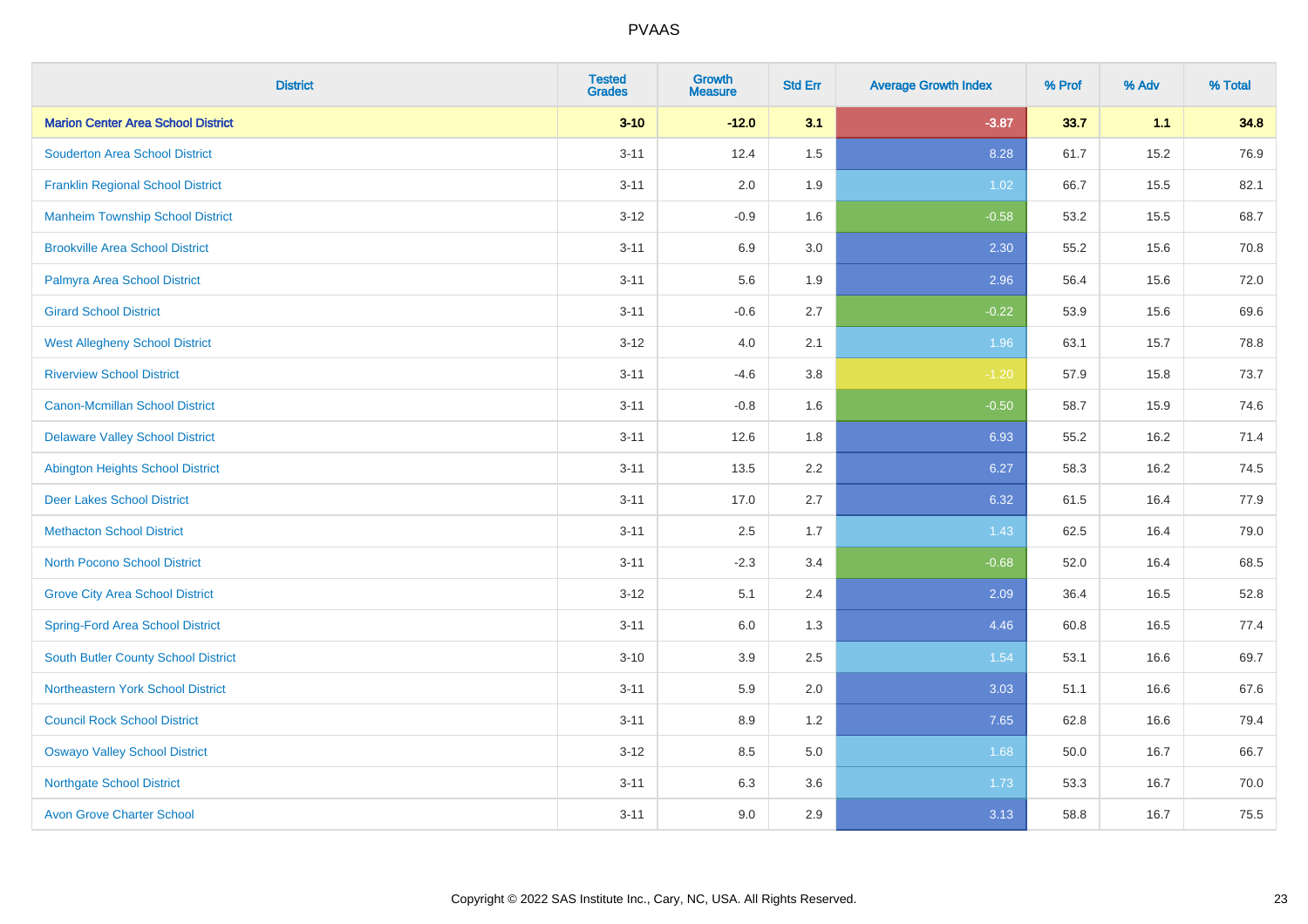| <b>District</b>                                | <b>Tested</b><br><b>Grades</b> | <b>Growth</b><br><b>Measure</b> | <b>Std Err</b> | <b>Average Growth Index</b> | % Prof | % Adv | % Total |
|------------------------------------------------|--------------------------------|---------------------------------|----------------|-----------------------------|--------|-------|---------|
| <b>Marion Center Area School District</b>      | $3 - 10$                       | $-12.0$                         | 3.1            | $-3.87$                     | 33.7   | 1.1   | 34.8    |
| <b>Tyrone Area School District</b>             | $3 - 12$                       | 19.7                            | 2.5            | 7.87                        | 60.4   | 16.7  | 77.1    |
| <b>Beaver Area School District</b>             | $3 - 10$                       | 4.7                             | 2.4            | 1.94                        | 57.4   | 16.8  | 74.2    |
| <b>Central Bucks School District</b>           | $3 - 11$                       | 1.6                             | 0.9            | 1.66                        | 63.0   | 16.8  | 79.8    |
| <b>Warwick School District</b>                 | $3 - 11$                       | 5.2                             | 1.9            | 2.76                        | 46.4   | 17.0  | 63.3    |
| <b>North Penn School District</b>              | $3 - 11$                       | 9.1                             | 1.1            | 8.36                        | 55.8   | 17.0  | 72.8    |
| <b>Crestwood School District</b>               | $3 - 11$                       | $-0.4$                          | 2.4            | $-0.17$                     | 57.4   | 17.0  | 74.4    |
| <b>Lower Moreland Township School District</b> | $3 - 11$                       | 2.0                             | 2.2            | 0.95                        | 62.8   | 17.0  | 79.8    |
| <b>Homer-Center School District</b>            | $3 - 11$                       | 9.7                             | 3.6            | 2.70                        | 45.1   | 17.2  | 62.3    |
| <b>Western Wayne School District</b>           | $3 - 11$                       | 5.6                             | 2.9            | 1.93                        | 41.3   | 17.4  | 58.7    |
| <b>Camp Hill School District</b>               | $3 - 12$                       | 2.3                             | 3.0            | 0.78                        | 53.6   | 17.5  | 71.1    |
| <b>Wyomissing Area School District</b>         | $3 - 12$                       | 0.8                             | 2.6            | 0.33                        | 55.7   | 17.6  | 73.3    |
| <b>Fairview School District</b>                | $3 - 11$                       | 3.4                             | 2.6            | 1.32                        | 57.2   | 17.6  | 74.8    |
| <b>Conemaugh Township Area School District</b> | $3 - 12$                       | $-3.7$                          | 3.4            | $-1.09$                     | 53.8   | 17.6  | 71.4    |
| <b>Shanksville-Stonycreek School District</b>  | $3 - 10$                       | 7.0                             | 5.9            | 1.20                        | 64.7   | 17.6  | 82.4    |
| <b>Freeport Area School District</b>           | $3 - 10$                       | 9.7                             | 2.5            | 3.91                        | 57.5   | 17.8  | 75.3    |
| <b>Dallastown Area School District</b>         | $3 - 11$                       | 13.5                            | 1.5            | 8.84                        | 56.0   | 17.9  | 73.8    |
| <b>Southern York County School District</b>    | $3 - 11$                       | 14.2                            | 2.1            | 6.91                        | 55.1   | 18.1  | 73.1    |
| <b>Mars Area School District</b>               | $3 - 10$                       | 5.7                             | 2.1            | 2.75                        | 57.9   | 18.2  | 76.1    |
| Lehigh Valley Charter High School For The Arts | $9 - 10$                       | 7.3                             | 2.6            | 2.82                        | 62.3   | 18.2  | 80.5    |
| <b>Danville Area School District</b>           | $3 - 11$                       | 0.4                             | 2.6            | 0.15                        | 57.4   | 18.4  | 75.7    |
| <b>Indiana Area School District</b>            | $3 - 11$                       | $-5.3$                          | 2.3            | $-2.28$                     | 47.6   | 18.4  | 66.1    |
| <b>Moon Area School District</b>               | $3 - 11$                       | 8.2                             | 1.9            | 4.25                        | 58.7   | 18.5  | 77.2    |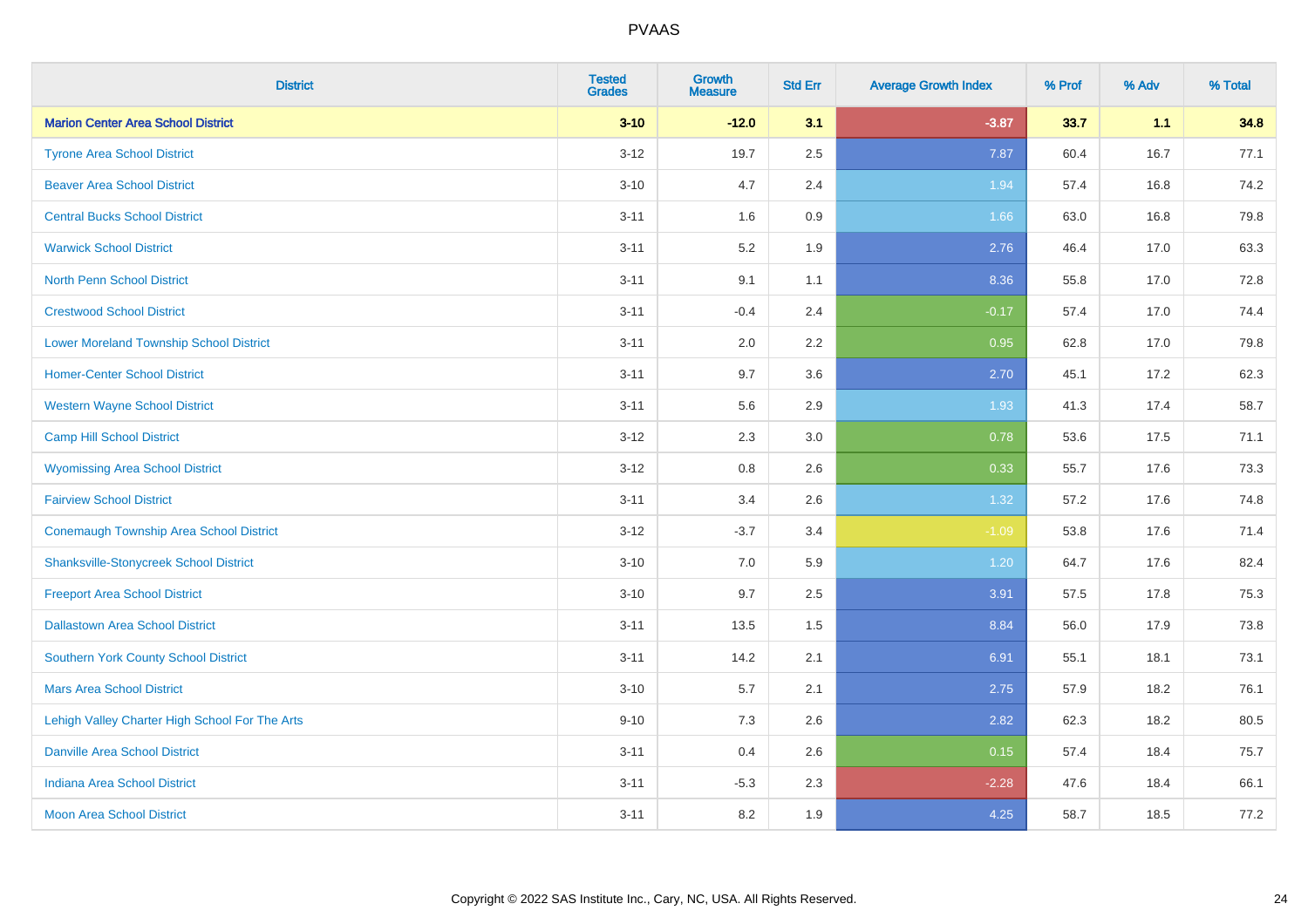| <b>District</b>                                 | <b>Tested</b><br><b>Grades</b> | <b>Growth</b><br><b>Measure</b> | <b>Std Err</b> | <b>Average Growth Index</b> | % Prof | % Adv | % Total |
|-------------------------------------------------|--------------------------------|---------------------------------|----------------|-----------------------------|--------|-------|---------|
| <b>Marion Center Area School District</b>       | $3 - 10$                       | $-12.0$                         | 3.1            | $-3.87$                     | 33.7   | 1.1   | 34.8    |
| <b>Lewisburg Area School District</b>           | $3 - 11$                       | $-2.7$                          | 2.6            | $-1.03$                     | 57.0   | 18.5  | 75.6    |
| <b>Avon Grove School District</b>               | $3 - 10$                       | 10.0                            | 1.6            | 6.26                        | 56.3   | 18.6  | 74.9    |
| <b>Bethel Park School District</b>              | $3 - 11$                       | 5.6                             | 1.8            | 3.18                        | 65.3   | 18.6  | 83.9    |
| Capital Area School for the Arts Charter School | $9 - 11$                       | 5.8                             | 4.1            | 1.39                        | 59.3   | 18.6  | 78.0    |
| <b>Garnet Valley School District</b>            | $3 - 10$                       | 10.9                            | 1.7            | 6.53                        | 67.1   | 19.0  | 86.1    |
| <b>Richland School District</b>                 | $3 - 11$                       | 6.7                             | 2.9            | 2.33                        | 62.2   | 19.2  | 81.4    |
| <b>Upper Merion Area School District</b>        | $3 - 11$                       | 15.3                            | 2.0            | 7.62                        | 59.3   | 19.3  | 78.6    |
| <b>Bentworth School District</b>                | $3 - 11$                       | 5.7                             | 3.2            | 1.75                        | 44.2   | 19.5  | 63.6    |
| <b>Leechburg Area School District</b>           | $3 - 11$                       | 4.4                             | 4.0            | 1.09                        | 47.8   | 19.6  | 67.4    |
| <b>Colonial School District</b>                 | $3 - 11$                       | 14.0                            | 1.7            | 8.21                        | 60.2   | 19.6  | 79.8    |
| Northern Bedford County School District         | $3 - 11$                       | 16.5                            | 3.6            | 4.58                        | 51.7   | 20.0  | 71.7    |
| <b>Hempfield Area School District</b>           | $3 - 12$                       | 4.6                             | 1.6            | 2.86                        | 53.5   | 20.1  | 73.6    |
| <b>Montoursville Area School District</b>       | $3 - 12$                       | 10.8                            | 2.5            | 4.24                        | 44.6   | 20.1  | 64.8    |
| <b>West Chester Area School District</b>        | $3 - 11$                       | 12.6                            | 1.2            | 10.38                       | 66.8   | 20.2  | 87.0    |
| <b>Saucon Valley School District</b>            | $3 - 11$                       | 14.7                            | 2.5            | 5.98                        | 48.7   | 20.2  | 69.0    |
| <b>Mountain View School District</b>            | $3 - 11$                       | 20.9                            | 3.5            | 5.91                        | 57.8   | 20.3  | 78.1    |
| West Jefferson Hills School District            | $3 - 11$                       | 1.8                             | 2.1            | 0.88                        | 55.7   | 20.8  | 76.4    |
| <b>Fort Leboeuf School District</b>             | $3 - 11$                       | 11.7                            | 2.5            | 4.73                        | 48.5   | 21.1  | 69.6    |
| <b>Pennsbury School District</b>                | $3 - 11$                       | 11.7                            | 1.5            | 7.90                        | 60.1   | 21.3  | 81.3    |
| <b>Springfield School District</b>              | $3 - 11$                       | 13.8                            | 1.7            | 7.99                        | 60.9   | 21.5  | 82.4    |
| <b>Tidioute Community Charter School</b>        | $3 - 11$                       | 5.7                             | 5.1            | 1.11                        | 34.4   | 21.9  | 56.2    |
| <b>Penn-Trafford School District</b>            | $3 - 11$                       | 13.4                            | 1.7            | 7.87                        | 62.3   | 21.9  | 84.2    |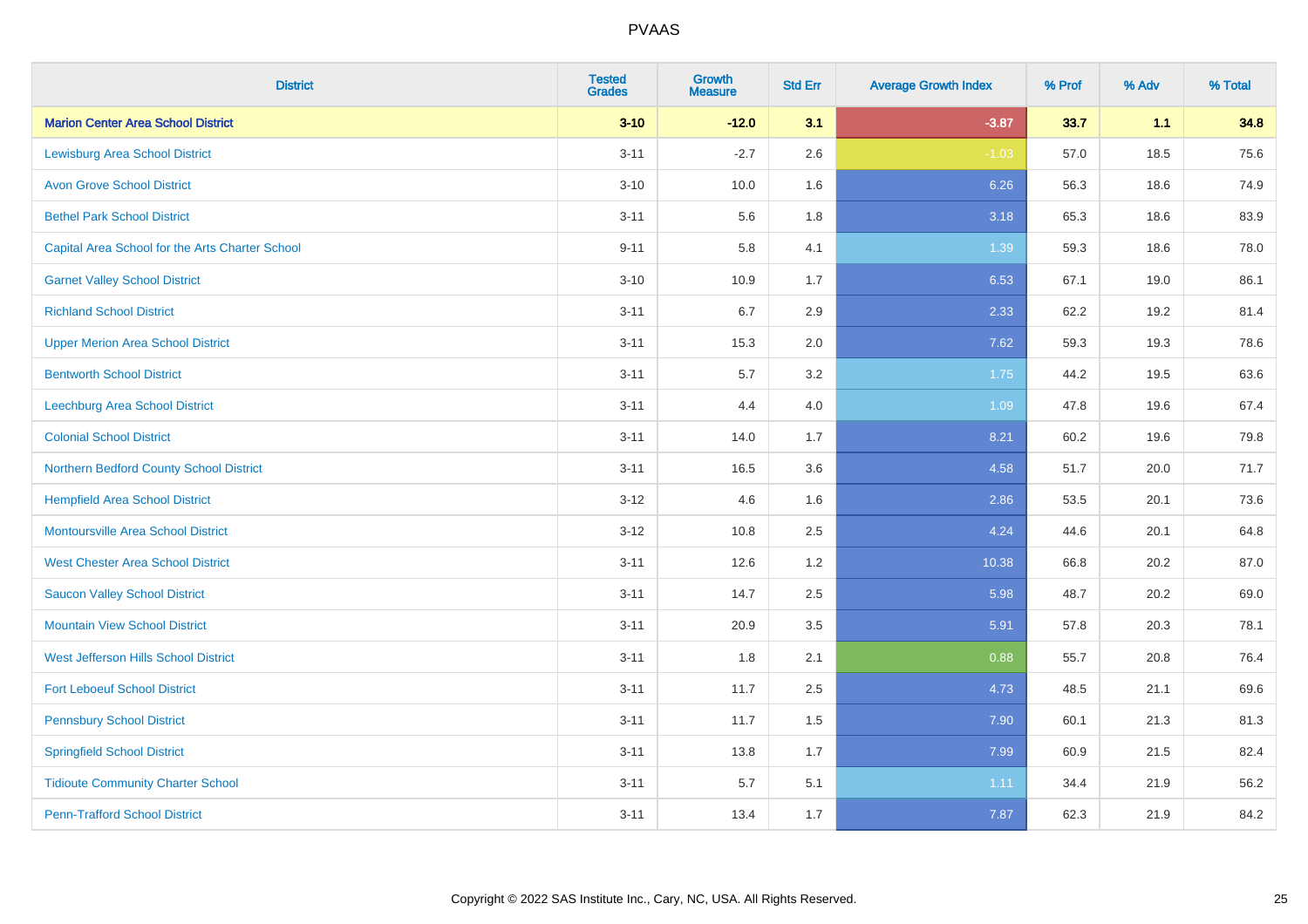| <b>District</b>                           | <b>Tested</b><br><b>Grades</b> | Growth<br><b>Measure</b> | <b>Std Err</b> | <b>Average Growth Index</b> | % Prof | % Adv | % Total |
|-------------------------------------------|--------------------------------|--------------------------|----------------|-----------------------------|--------|-------|---------|
| <b>Marion Center Area School District</b> | $3 - 10$                       | $-12.0$                  | 3.1            | $-3.87$                     | 33.7   | 1.1   | 34.8    |
| <b>Parkland School District</b>           | $3 - 11$                       | 5.3                      | 1.2            | 4.30                        | 58.0   | 22.3  | 80.4    |
| <b>Wissahickon School District</b>        | $3 - 10$                       | 12.5                     | 1.8            | 6.85                        | 58.3   | 22.4  | 80.7    |
| Wallingford-Swarthmore School District    | $3 - 10$                       | 0.9                      | 2.4            | 0.38                        | 64.4   | 22.7  | 87.1    |
| New Hope-Solebury School District         | $3 - 11$                       | 7.5                      | 2.9            | 2.57                        | 68.2   | 22.7  | 90.9    |
| Renaissance Academy Charter School        | $3 - 11$                       | 8.3                      | 3.3            | 2.54                        | 45.6   | 22.8  | 68.4    |
| Penns Valley Area School District         | $3 - 12$                       | 14.0                     | 2.9            | 4.80                        | 41.9   | 23.1  | 65.0    |
| <b>Radnor Township School District</b>    | $3 - 12$                       | 1.0                      | 2.1            | 0.50                        | 65.0   | 23.2  | 88.2    |
| <b>Cumberland Valley School District</b>  | $3 - 12$                       | 18.5                     | 1.3            | 14.64                       | 60.7   | 23.4  | 84.1    |
| Downingtown Area School District          | $3 - 11$                       | 12.1                     | 1.1            | 10.67                       | 60.0   | 23.5  | 83.6    |
| Mt Lebanon School District                | $3 - 11$                       | $-1.0$                   | 1.5            | $-0.70$                     | 61.9   | 24.0  | 85.9    |
| <b>Pine-Richland School District</b>      | $3 - 11$                       | 11.5                     | 1.8            | 6.31                        | 60.6   | 24.4  | 85.0    |
| <b>Upper Dublin School District</b>       | $3 - 12$                       | 15.4                     | 1.8            | 8.53                        | 60.8   | 24.8  | 85.6    |
| <b>Greenwood School District</b>          | $3 - 11$                       | 15.9                     | 3.9            | 4.11                        | 50.0   | 25.0  | 75.0    |
| <b>Haverford Township School District</b> | $3 - 11$                       | $8.0\,$                  | 1.5            | 5.27                        | 53.0   | 25.5  | 78.6    |
| <b>Derry Township School District</b>     | $3 - 10$                       | 12.8                     | 2.0            | 6.39                        | 54.8   | 25.8  | 80.6    |
| <b>State College Area School District</b> | $3 - 11$                       | 20.5                     | 1.4            | 14.33                       | 58.0   | 25.9  | 84.0    |
| <b>Peters Township School District</b>    | $3 - 11$                       | 5.0                      | 1.8            | 2.76                        | 59.8   | 26.1  | 85.9    |
| South Fayette Township School District    | $3 - 11$                       | 1.7                      | 2.0            | 0.88                        | 61.0   | 26.5  | 87.6    |
| <b>Norwin School District</b>             | $3 - 11$                       | 18.0                     | 1.7            | 10.37                       | 58.5   | 27.0  | 85.4    |
| <b>York Suburban School District</b>      | $3 - 11$                       | 10.1                     | 2.1            | 4.91                        | 53.5   | 27.8  | 81.3    |
| <b>North Allegheny School District</b>    | $3 - 11$                       | 17.4                     | 1.3            | 13.52                       | 59.5   | 28.1  | 87.6    |
| <b>Hampton Township School District</b>   | $3 - 11$                       | 5.1                      | 2.2            | 2.35                        | 54.0   | 28.2  | 82.2    |